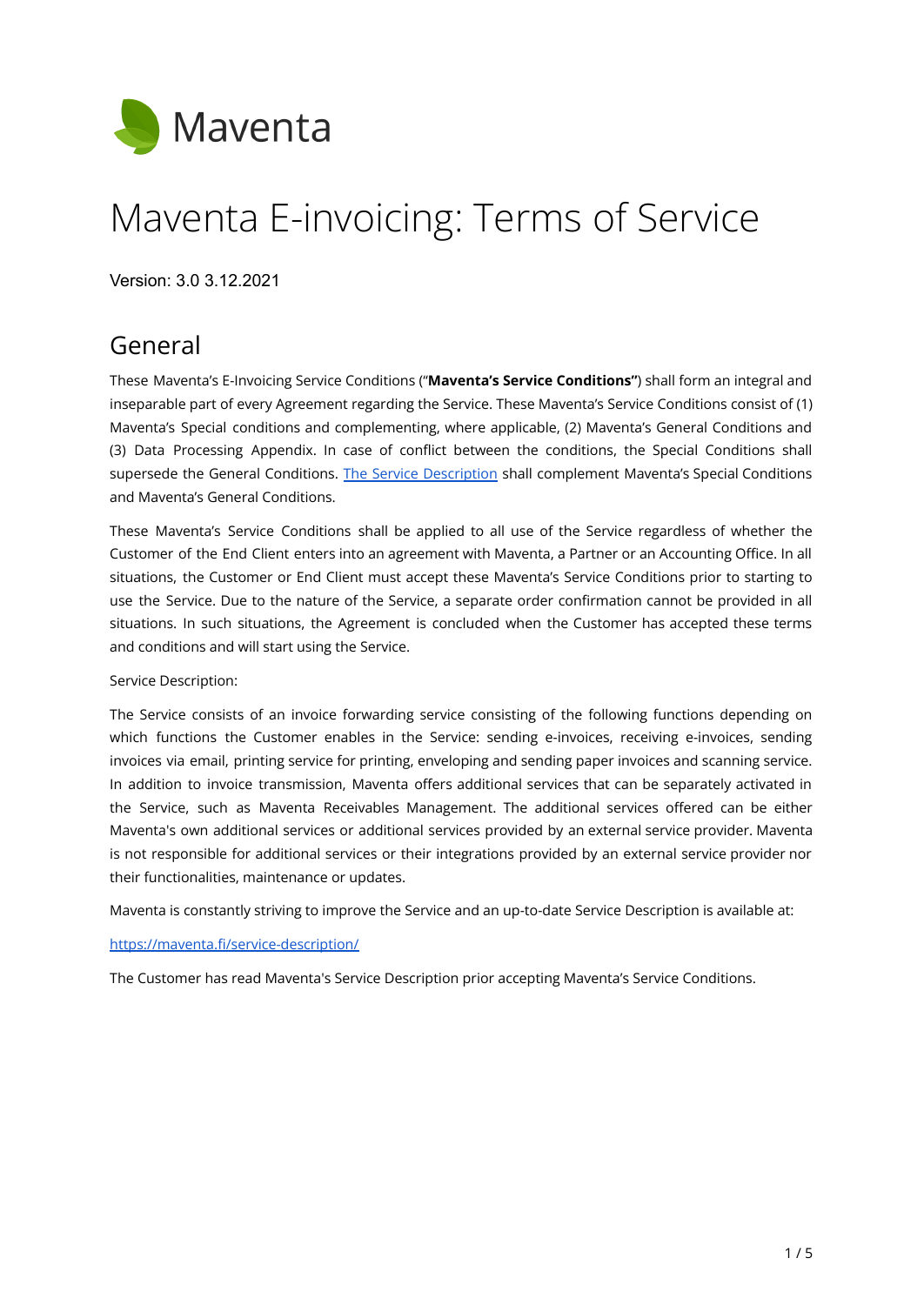# 1. Maventa's Special Conditions

### Maventa's rights and responsibilities

Maventa shall have the right to store, use and transfer Customer's material when it is necessary for the production/delivery of the Service. Maventa shall have the right to provide the Customer with additional services independently and together with third parties.

Maventa is responsible for the accuracy of the Maventa API documentation and for maintaining, updating and operability of the interface.

Maventa shall not be responsible for the content, correctness and appropriateness of the invoices forwarded.

Maventa may reject an e-invoice due to incomplete information, a form error or intermediary-specific requirements. Rejecting an e-invoice also causes the attachment message to be rejected.

### Customer's rights and responsibilities

The Customer undertakes not to forward undue invoices and/or attachment messages via the Maventa Service.

The Customer or the Partner is responsible for integrating Maventa Service into the Customer's application using the Maventa API documentation or Maventa Connector service. The Customer is additionally responsible for the maintenance, changes and functionality of the integration.

The Customer may include links in the e-invoice. The link shall not contain confidential customer information in plain language, such as social security number, account number or bank card number. The Customer is responsible for the links, their operation, the content of their service and that the information security of the intermediary, its customer or a third party is not compromised by the use of the links. Customer-specific information displayed via the links must be adequately secured.

Maventa shall have the right to block the use of the links if they compromise the security of transactions or are against the law or good manners.

The Customer undertakes to handle the submission addresses carefully. The Customer shall not transfer the submission addresses to third parties nor use them for any other purpose than transferring e-invoices. The Customer undertakes to store the information concerning the recipient in accordance with good data processing practice in a way that no third parties have access to them.

The Customer shall not pass on the e-invoice material to a recipient who has not agreed to receive the material.

The Customer shall accept the e-invoice as received when it is available on the Maventa Service. The sender of the invoice is not obliged to deliver the invoice forwarded as e-invoice to the recipient in any other form.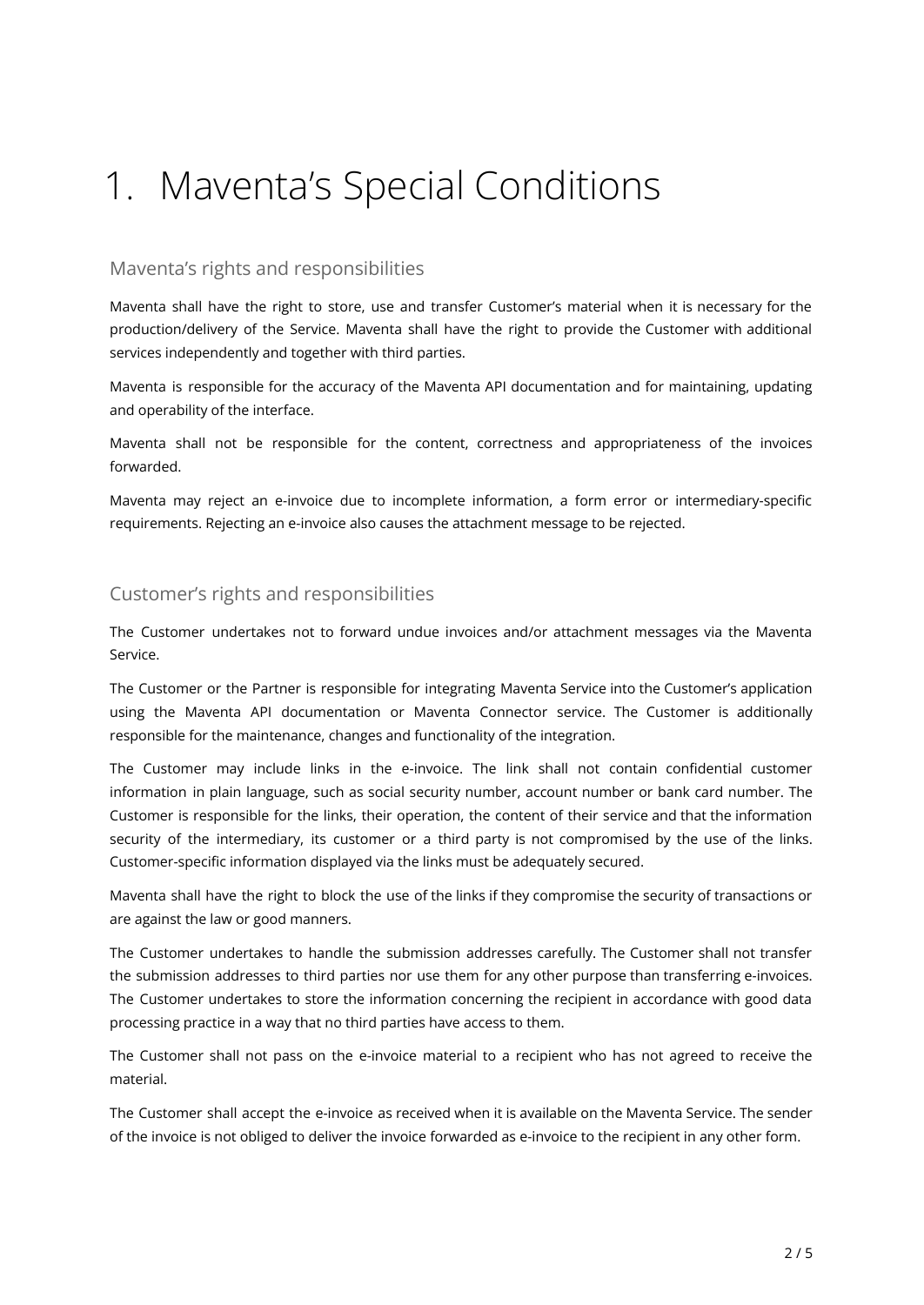### Use of the Service

If the Customer uses the Service through a service or software provided by a third party and wishes to change the service provider in question, the Customer must ensure that the previous service provider has terminated the Service.

### Price and invoicing

Maventa is entitled to charge the Customer for the Service in accordance with the price list valid at the time. Maventa may have resellers/partners who enter into an agreement with the Customer for the use of the Maventa Service and charge the Customer on behalf of Maventa. Resellers may invoice prices for the use of the Service that differ from the Maventa's price list by agreeing to this with the Customer.

Maventa is entitled to change the pricing and payment grounds of the Service. The price for the Service shall be in line with the valid price list, as applicable, unless otherwise agreed upon, in writing, between the parties. Maventa has the right to adjust the price list by reporting this no later than 30 days before the change takes effect. Any price increase shall be reported to the Customer by delivering the changed price list via email. The change shall have no effect on the service charges of invoicing periods prior to its entry into force. Any cost increases arising from laws, decrees, or measures taken by the authorities shall increase the prices immediately, from the date when such regulations take effect. Value-added tax (VAT) is added to the service charges in accordance with the provisions valid at the time. If the amounts or imposition grounds of public fees imposed by the authorities change because of an amendment to a provision or taxation practice, the service charges shall change accordingly.

The invoicing period is a calendar month, and the payment term is 14 days net, and any remarks on the invoice must be presented within eight (8) days from the date of receipt by the Customer.

If the Customer fails to pay the fees or the payment is late, Maventa reserves the right to suspend the Customer's right to use the Software or limit the Customer's access to read-only access and charge the maximum penalty interest permitted by law. Unpaid invoices will be transferred to debt collection. If the situation is not resolved within a reasonable time, Maventa reserves the right to terminate the Service and terminate the Customer's user right to the Software.

The Service may be closed if the Customer's invoice amount is overdue for more than 3 months and the interest accrued have not been paid in full. The closed service shall open when the outstanding amount including interests have been registered as fully paid.

### Limitation of liability

The maximum amount of the total liability based on the Maventa Agreement shall not exceed the total amount of service charges charged from the Customer during the three (3) months preceding the breach of the agreement.

Neither Party shall be liable for indirect or consequential damages, such as loss of profit, revenue or business, loss, alteration, destruction, damage or re-creation costs of data, loss of goodwill, or damage that cannot be reasonably foreseen.

The limitation of liability shall not apply to damages caused intentionally or through gross negligence.

Maventa is not liable for any direct or indirect damage caused to the Customer based on the misuse of the service, possible data breach beyond Maventa's control or other unintentional or intentional misuse of the service, system failure or other cause.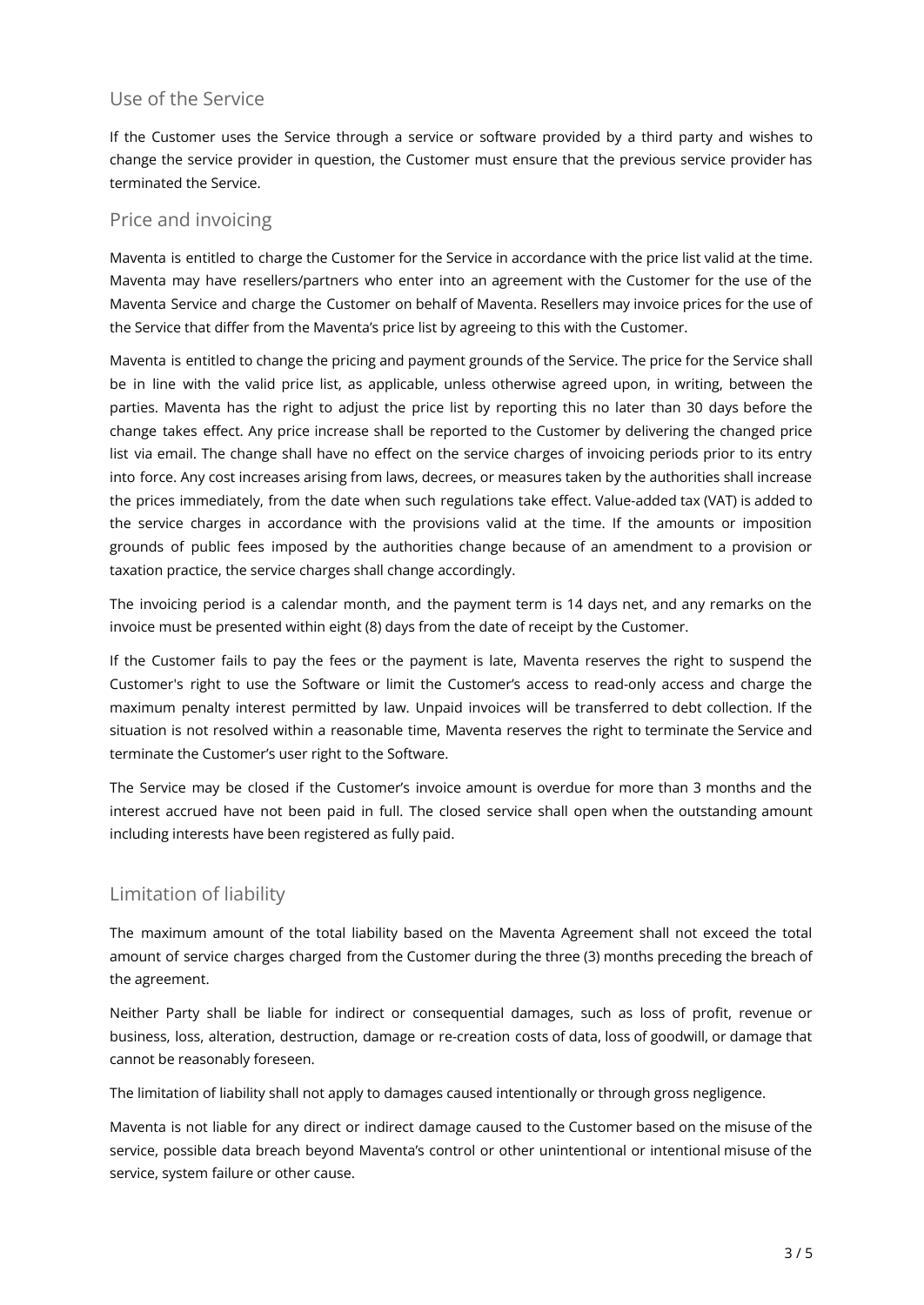### Validity and termination of the Agreement

The Agreement shall remain in force until further notice. The Customer has the right to terminate the Agreement with one-month period of notice by notifying Maventa in writing (such as via email to support@maventa.com). The corresponding period of notice for the supplier is three months.

Maventa is entitled to close the Service or cancel the Agreement with immediate effect if the Customer is declared bankrupt or becomes permanently insolvent.

Maventa is entitled to cancel the Agreement or terminate the Service with immediate effect if the Service is used against the Agreement, the Service or Maventa's Service Conditions or for illegal purposes or in a way that may cause damage to the Service, Maventa, Mavent's contractual partners, Customers, third parties or collaterals.

The contractual term shall in addition be deemed to have ended if the Customer has not used the Service during the previous 12 months. Maventa shall close the account and delete customer information and personal data.

Upon the cessation of Maventa's legal basis for processing Customer's data for any reason, such as termination of the customer relationship, Maventa shall, upon request, return Customer's personal data to Customer and delete it from the systems, unless the mandatory provisions of law require Maventa to retain such data. In such a situation, Maventa shall take care of the protection of the data in accordance with the Service Conditions. After deleting the Customer's data, Maventa no longer has any related obligations to the Customer.

Data return: The Customer may request the return of the Customer's data no later than 30 days after the termination. If more than 30 days have elapsed since the termination, it is possible that the data has been irrevocably deleted. Maventa will return the Customer's data in the form determined by itself, at the time chosen by it and using the delivery method specified by Maventa. The form, time and method of data return may differ between Software: Contact Maventa (or your Partner) well in advance of termination in order to plan and execute data return. Maventa reserves the right to charge its standard price for the return of data. Some Software has functionality for data transfers that can be executed by the Customer.

### Responsibility for retaining accounting records

Maventa shall not in any way be responsible for Customer's obligation under the Finnish Accounting Act (1997/1336, as amended) or any other legislative obligation in connection with the retention of accounting records or any other statutory obligation to retain material or information concerning the Customer. The Customer acknowledges that it is itself responsible for retaining its own accounting records as required by law. The Customer shall take the necessary copies of the material form the Service during the validity of the customer relationship. The Customer acknowledges that Visma may delete the Customer's material after the expiration of the Agreement, for example after the Customer or Maventa has terminated the Agreement, The Agreement has cancelled, or the Customer has not used the Service for twelve (12) months.

#### Use of references

Maventa shall have the right to use Customer's name and logo as a reference.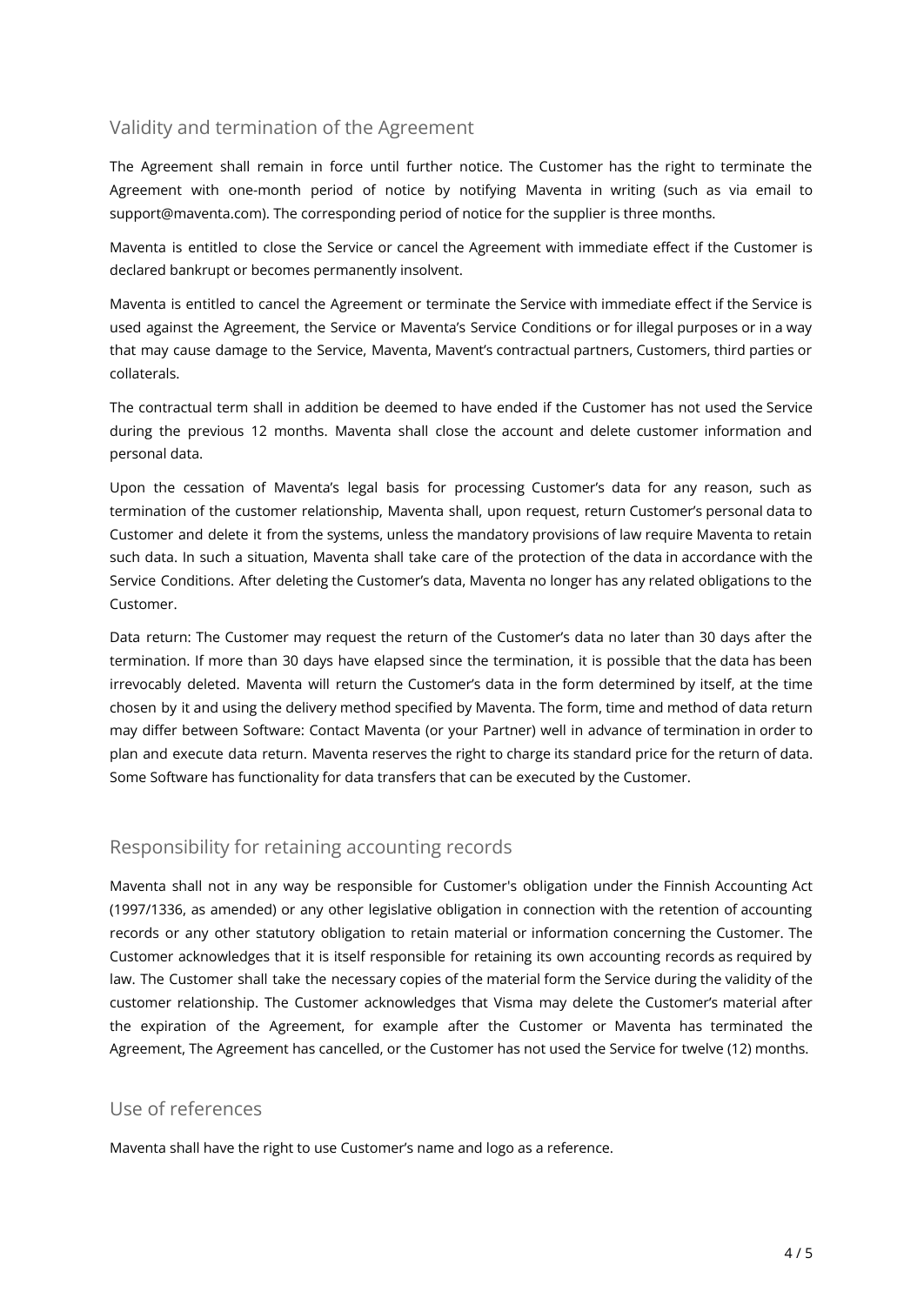### Contact information

The primary contact channel for Maventa customers is email: [support@maventa.com](mailto:support@maventa.com). It is recommended to use this address for all questions related to the service, data security, etc. instead of the e-mail addresses stated in the general terms and conditions.

### Claims

All claims towards Maventa, based on the Agreement, must be submitted, in writing, no later than after three (3) months have passed since the grounds for the claim were established.

### Assignment of the Agreement

The parties may not assign the Agreement nor their rights or obligations based on it. However, Maventa has the right to freely assign the Agreement within the same group, by reporting this to the Partner in writing.

### Amendments to the terms

Maventa shall have the right to amend and update these terms unilaterally by notifying this in the Software, on the Software website, in the online community, or by email at least 30 days prior the amendment takes effect. The Partner has the right to terminate the Agreement in such a case with a notice period of 30 days or when the amendment enters into force.

### Applicable law and disputes

Finnish law shall be applied for the Agreement, excluding its provisions on the choice of international law.

The Parties undertake to settle the dispute primarily by seeking an amicable settlement.

The dispute arising from this Agreement shall be finally settled in arbitration proceedings in Finnish in accordance with the rules of the Arbitration Board of the Central Chamber of Commerce, in which case the arbitral tribunal shall consist of one (1) arbitrator appointed by the Arbitration Board of the Central Chamber of Commerce.

If there is any ambiguity in the interpretation of the Finnish-language and non-Finnish-language Service Conditions, the Finnish-language terms and conditions shall prevail.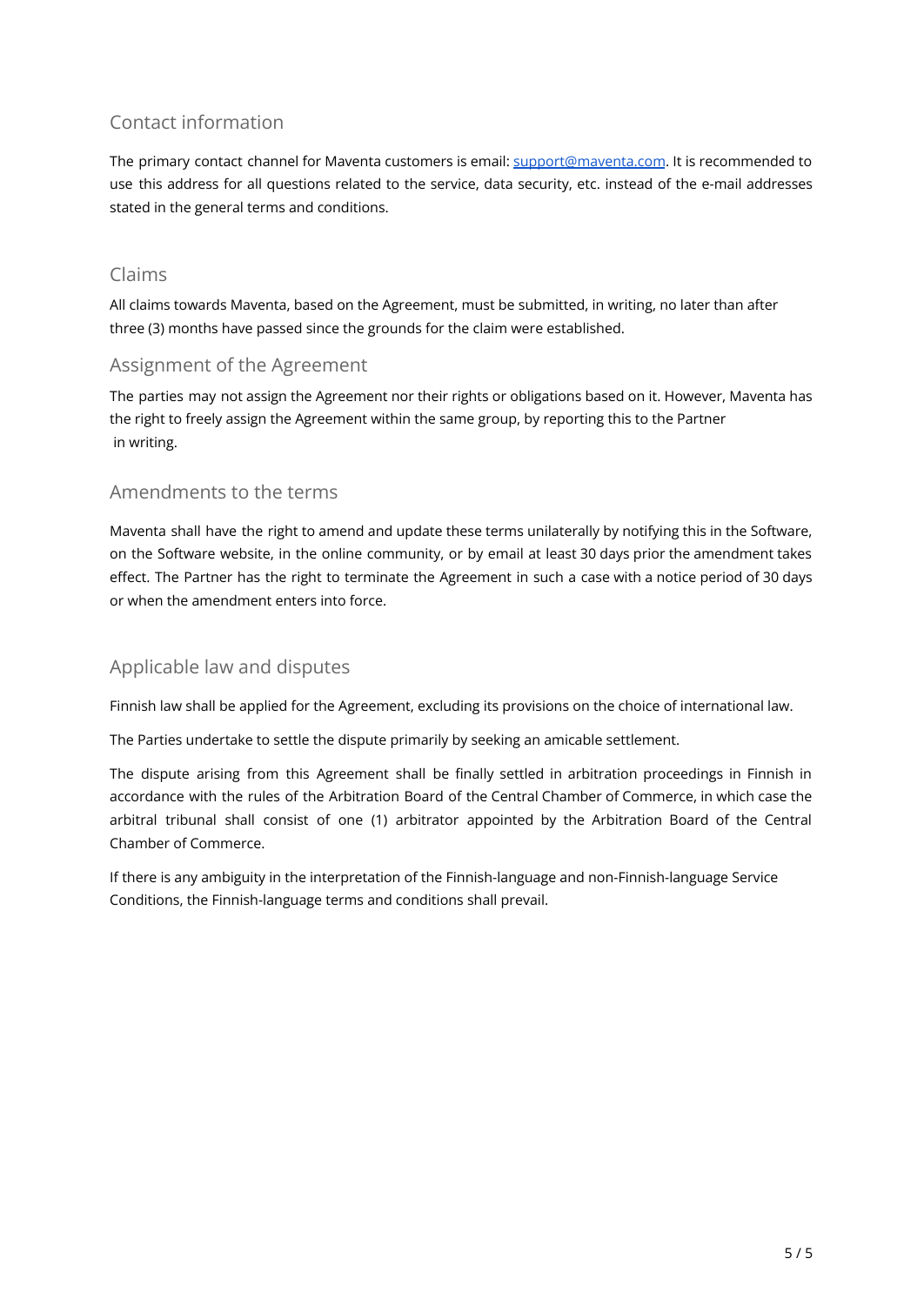# 2. Maventa's General Conditions

| Definitions                                 |                 |                              | $\overline{2}$   |
|---------------------------------------------|-----------------|------------------------------|------------------|
| 1.                                          | General terms   |                              | $\boldsymbol{6}$ |
|                                             | 1.1             | Order                        | 6                |
|                                             | 1.2             | Notifications                | 7                |
|                                             | 1.3             | The Software                 | 7                |
|                                             | 2. Right of Use |                              | 8                |
|                                             | 2.1             | Customer                     | 8                |
|                                             | 2.2             | API and Development Accounts | 8                |
| 3. Supporting terms                         |                 |                              | 11               |
|                                             | 3.1             | Confidentiality              | 11               |
|                                             | 3.2             | Intellectual Property Rights | 12               |
|                                             | 3.3             | Warranty                     | 12               |
|                                             | 3.4             | Liability                    | 13               |
| Indemnification<br>3.5                      |                 |                              | 14               |
| 3.6<br>Governing law and dispute resolution |                 |                              | 14               |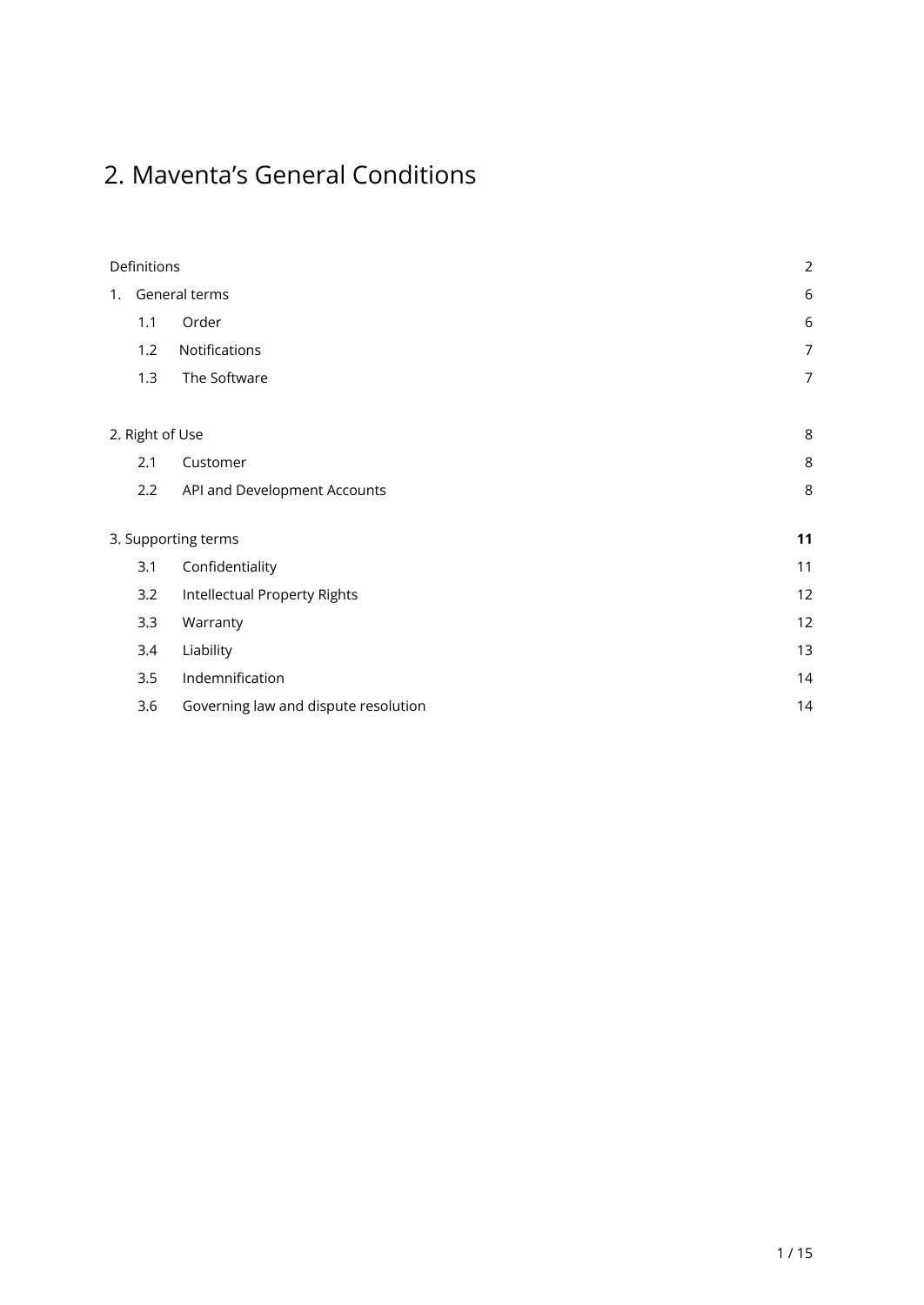# General

### <span id="page-6-0"></span>Definitions

| <b>Term</b>                                                                 | <b>Definition</b>                                                                                                                                                                                                                                                                                                                       |  |  |
|-----------------------------------------------------------------------------|-----------------------------------------------------------------------------------------------------------------------------------------------------------------------------------------------------------------------------------------------------------------------------------------------------------------------------------------|--|--|
| Terms may also be used in the plural, e.g. "Parties" or "Users".            |                                                                                                                                                                                                                                                                                                                                         |  |  |
| <b>Customer</b>                                                             | The entity as defined in the Order Confirmation that has<br>entered into this agreement with Maventa.                                                                                                                                                                                                                                   |  |  |
| <b>Customer Data</b>                                                        | Data belonging to the Customer (or its Users) and processed<br>by the Software, such as customer databases, invoices and<br>other forms of production data and documents.                                                                                                                                                               |  |  |
| <b>API</b>                                                                  | Application Programming Interface                                                                                                                                                                                                                                                                                                       |  |  |
| <b>API Documentation</b>                                                    | Documentation, data and information regarding the use of a<br>Maventa API.                                                                                                                                                                                                                                                              |  |  |
| <b>API Credentials</b>                                                      | Keys, tokens or other credentials used to authenticate, access<br>and use a Maventa API.                                                                                                                                                                                                                                                |  |  |
| Personal Data*                                                              | Any information relating to an identified or identifiable<br>natural person (Data Subject).                                                                                                                                                                                                                                             |  |  |
| <b>Special Categories of Personal</b><br>Data*<br>(Sensitive Personal Data) | Any Personal Data related to:<br>Racial or ethnic background<br>Political opinions and affiliations<br>Religious beliefs and other beliefs of a similar nature<br>Trade union membership<br>Mental and physical health, including sex life and<br>sexual orientation<br>Criminal convictions and offenses<br>Genetic and biometric data |  |  |
| Data Processor*                                                             | The entity Processing Personal Data on behalf of the Data<br>Controller.                                                                                                                                                                                                                                                                |  |  |
| Fees                                                                        | The fees due to Maventa from the Customer for the right of<br>use for the Software.                                                                                                                                                                                                                                                     |  |  |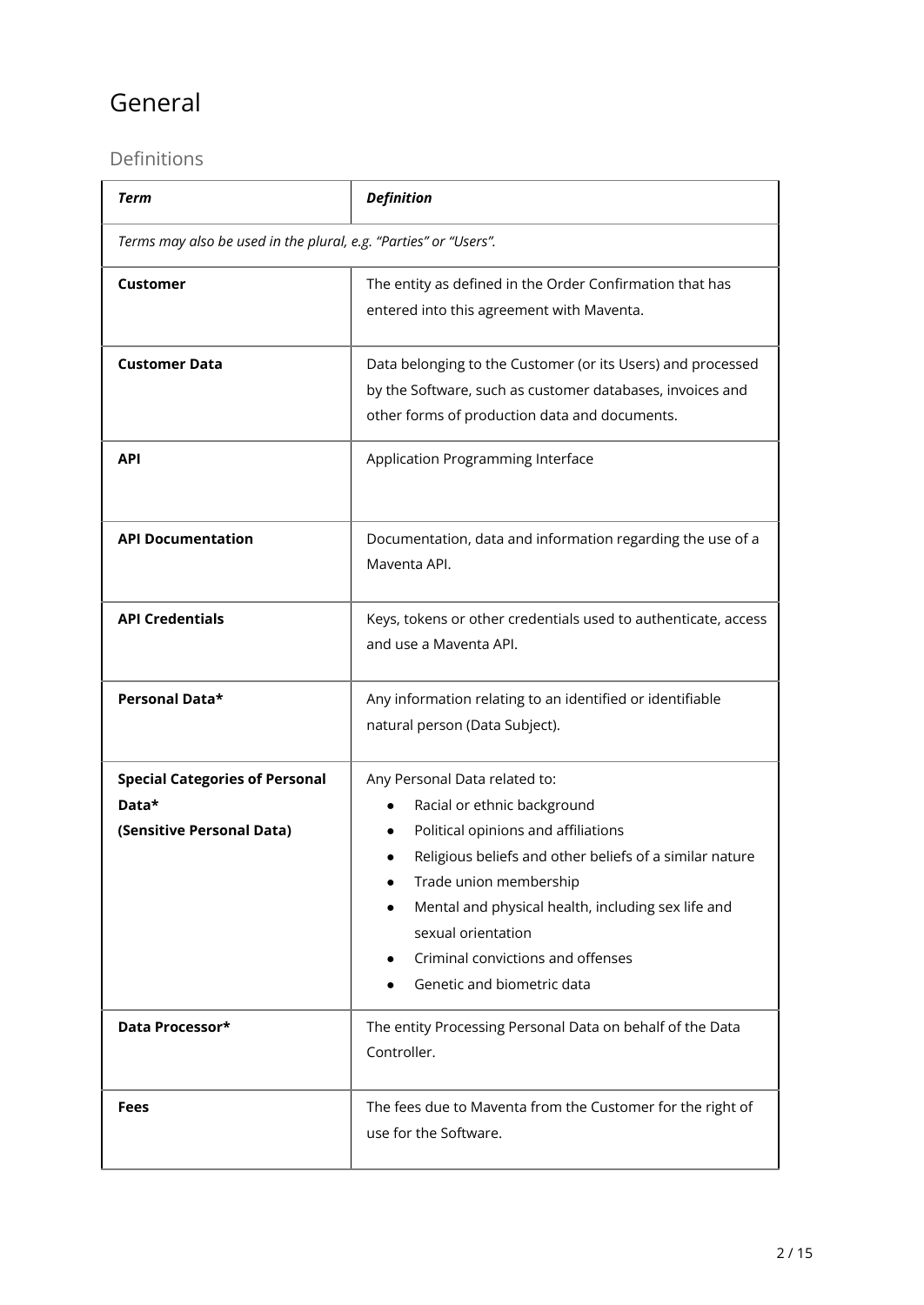| <b>Integrated Application</b>  | A non-Maventa software application or service integrated with<br>the Software using a Maventa API.                                                                                                                               |
|--------------------------------|----------------------------------------------------------------------------------------------------------------------------------------------------------------------------------------------------------------------------------|
| <b>ISV</b>                     | Independent Software Vendor                                                                                                                                                                                                      |
| <b>Development Environment</b> | A software development and operations environment<br>provided by a Maventacompany for the testing, development<br>and support of Integrated Applications.                                                                        |
| <b>Development Account</b>     | An account whereby an ISV is granted access to Development<br>Environments for the purposes of testing, developing and<br>supporting Integrated Applications.                                                                    |
| <b>Partner</b>                 | A software company or other business partner who resells the<br>Service and offers to End Clients for example financial<br>software and/or human resources and payroll software<br>and/or is charged for the use of the Service. |
| <b>User</b>                    | A named individual user of the Software. Users may be<br>employees of the Customer, or anyone granted a User<br>account by the Customer, such as a consultant or accountant,<br>or a Development Account user.                   |
| <b>Usage Data</b>              | Certain data collected from and/ or generated from the<br>Software and the use thereof as specified Data Processing<br>Appendix.                                                                                                 |
| Use                            | Any and all actions performed on or with the Software by the<br>Customer (including Users) or on its behalf, including the<br>uploading of, entering into or sending or generating of Data.                                      |
| <b>End Client</b>              | A Client who uses the Service via Maventa or Partner.                                                                                                                                                                            |
| <b>Maventa</b>                 | The company as defined in the Order Confirmation or in the<br>Agreement, with which the Customer has entered into this<br>Agreement.                                                                                             |
| <b>Maventa API</b>             | An API for the Software, provided by Maventa for the purpose<br>of<br>integrating third party software applications and services.                                                                                                |
| <b>Module</b>                  | A functional package within the Software, such as a logistics<br>module or report builder. Modules may have to be Ordered<br>separately.                                                                                         |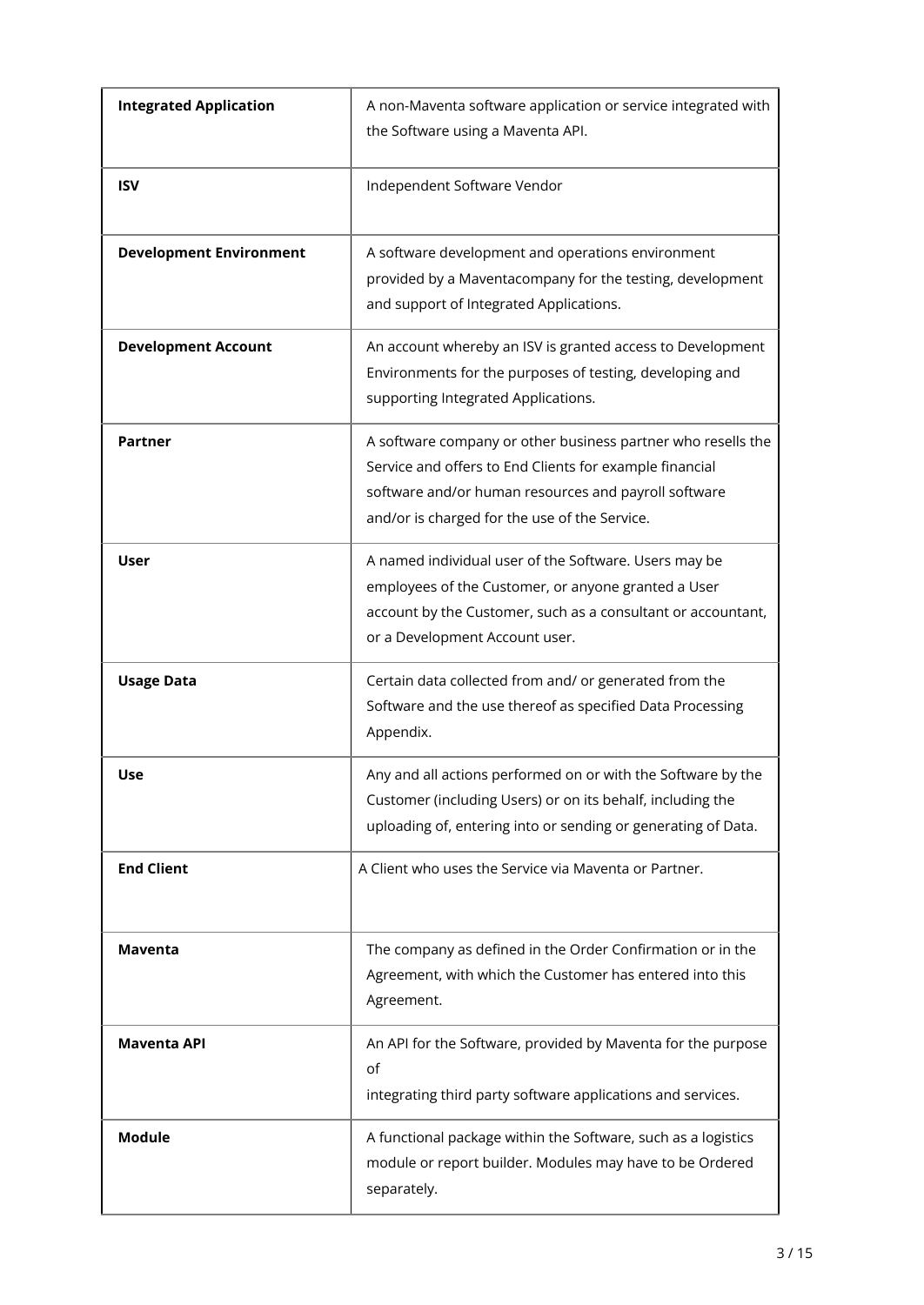| <b>Software or Service</b>                           | The Software application and related services, such as data<br>storage from Maventa, including Users and Modules, as well<br>as versions, changes, and upgrades, and related activities,<br>such as third-level support.                                                                                                                                                             |
|------------------------------------------------------|--------------------------------------------------------------------------------------------------------------------------------------------------------------------------------------------------------------------------------------------------------------------------------------------------------------------------------------------------------------------------------------|
| <b>Software Documentation</b>                        | Documentation describing Software features, functionality<br>and configuration, such as manuals and help files.                                                                                                                                                                                                                                                                      |
| <b>Party</b>                                         | Maventa or the Customer, together as "Parties".                                                                                                                                                                                                                                                                                                                                      |
| Data Subject*                                        | A natural person whose personal data is Processed by a Data<br>Controller or Data Processor.                                                                                                                                                                                                                                                                                         |
| Data Controller*                                     | The entity that determines the purposes, conditions and<br>means of the Processing of Personal Data.                                                                                                                                                                                                                                                                                 |
| <b>Subscription Period</b>                           | The time period for which the Fees grant the Customer a right<br>of use for the Software.                                                                                                                                                                                                                                                                                            |
| Data                                                 | A collective term for Customer Data, Personal Data, Sensitive<br>Personal Data and Usage Data, including data sets, as<br>applicable in context.                                                                                                                                                                                                                                     |
| Data Processing or Processing*                       | Any operation or set of operations which is performed the<br>Data, whether or not by automated means, such as collection,<br>recording, organisation, structuring, storage, adaptation or<br>alteration, retrieval, consultation, use, disclosure by<br>transmission, dissemination or otherwise making available,<br>alignment or combination, restriction, erasure or destruction. |
| Breach*                                              | A breach of security leading to the accidental or unlawful<br>destruction, loss, alteration, unauthorised disclosure of, or<br>access to, Data transmitted, stored or otherwise Processed.                                                                                                                                                                                           |
| Order                                                | An order for the Software (including Users and Modules),<br>including self-service ordering from within the Software, or<br>registering for a Development Account.                                                                                                                                                                                                                   |
| <b>Order Confirmation or</b><br>(separate) Agreement | A confirmation from Maventa specifying the Software<br>(including Users and Modules) and Fees of the Customer's<br>Order and any additional terms and conditions that apply for<br>the particular Software the Customer has ordered.                                                                                                                                                 |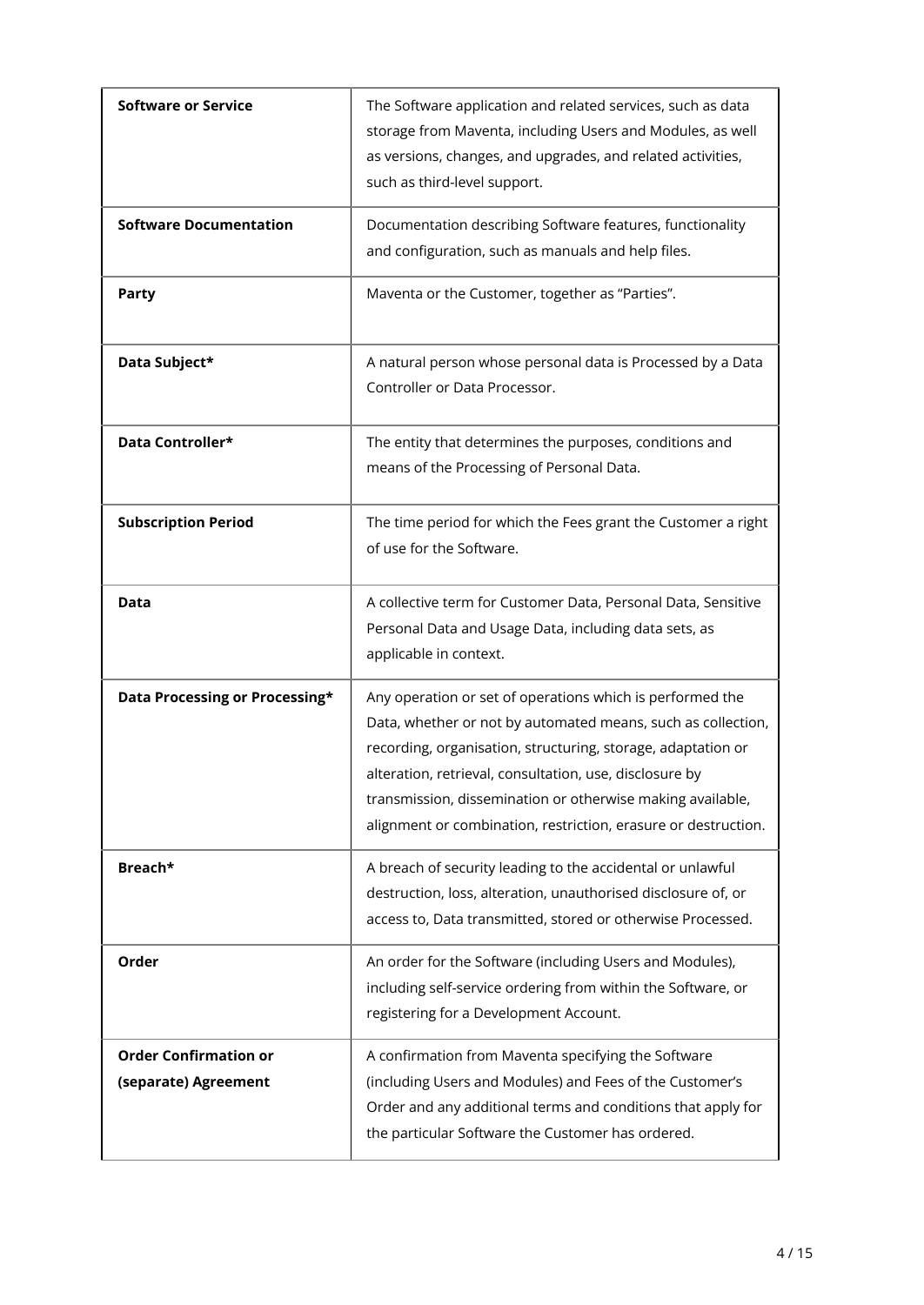| <b>AO or Accounting Office</b> | A public accountant that provides accounting, bookkeeping,      |
|--------------------------------|-----------------------------------------------------------------|
|                                | auditing services and/ or tax consultancy services to Clients   |
|                                | (AO Services) and, if required under applicable regulations, is |
|                                | certified through the applicable Financial Supervisory          |
|                                | Authority or other authority that regulates financial markets.  |
|                                |                                                                 |

*\* These terms shall have the same meaning and interpretation as in applicable privacy legislation, and are referenced here for convenience. Processing of Personal Data is agreed in the Data Processing Appendix.*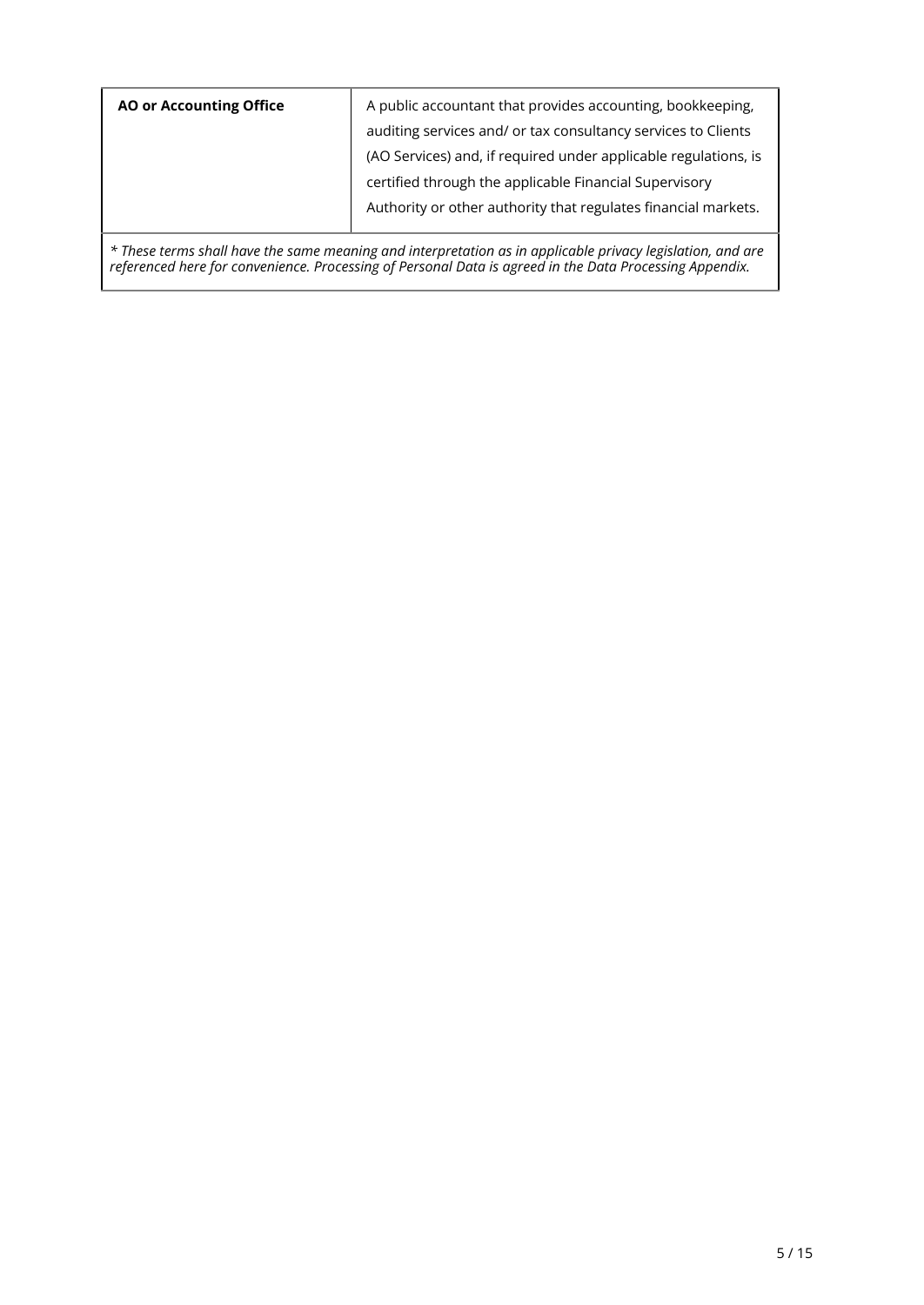# <span id="page-10-0"></span>1. General terms

#### <span id="page-10-1"></span>**1.1 Order**

- 1.1.1. The Customer has ordered the Software from Maventa through an Order. The Customer may order Software directly from Maventa, from its web pages and web shops, from within certain Software, or through a Partner.
- 1.1.2. These Terms of Service (TOS) are standard terms that govern the use of the Software. Please read the terms herein carefully. By placing an Order, by signing, clicking "I accept" or similar on any presentation of the TOS, inside the Software, web-shop, confirmation email or other order form, the Customer places a legally binding order with Maventa. Only individuals with the necessary administrative and purchasing rights for the Customer may do so. If you do not agree with the TOS, or do not have the necessary authority from your company to place such an order, please do not use the Software, submit an Order for the Software, or accept or sign the TOS when presented with it, as doing so constitutes a binding legal action on behalf of your company. A legally binding agreement between your company and Maventa will be entered into if and when Maventa issues an Order Confirmation. When ordering new Software, the Order Confirmation will amend the existing agreement to include the new Software.
- 1.1.3. The TOS governs a wide range of Software from Maventa. The following information will appear on the Order Confirmation, depending on which Software the Customer has Ordered:
	- The information of Maventa / Visma Solutions Oy
	- Which Software, including Users and Modules, the Customer has Ordered.
	- Fees for the Software Ordered.
	- Information about how the Customer can terminate its subscription to individual Software, and its customer relationship with Maventa.
	- Any additional terms and information that may apply, such as information about Software-specific status-pages, or as agreed between the Parties according to 1.1.4.

Items 1, 2 and 3 will also appear on the invoice.

- 1.1.4 Unless specifically agreed otherwise in writing between the Parties, the TOS and Order Confirmation (including any additional terms) constitute the entire agreement between the Customer and Maventa regarding the Software. The purchase of other services from Maventa or a Partner, such as for training, implementation or customisation, is not covered by the TOS.
- 1.1.5 Maventa may change the TOS at its discretion in accordance with 1.2.1. The TOS will always include the date of the last update. Certain changes in the TOS and/or the Software, such as may be mandated by legislative changes, may require that the Customer re-accepts the TOS. Such changes will be notified minimum 30 days in advance in accordance with 1.2.2. If the Customer does not accept changes to the TOS, the Customer may terminate in accordance with Maventa's Special Conditions and request a pro-rated refund for any Fees paid in advance for the period after the termination date for the relevant Software.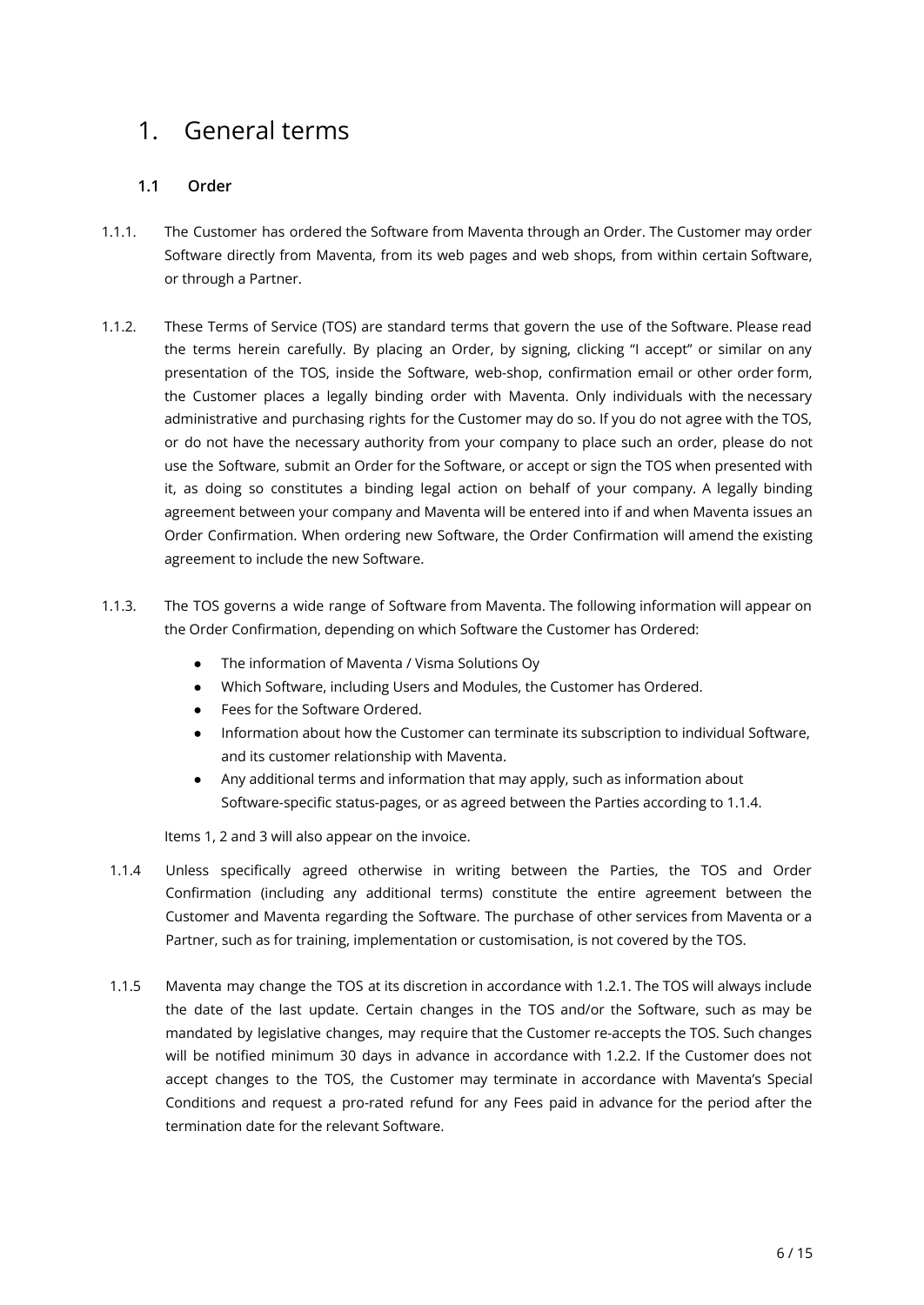#### <span id="page-11-0"></span>**1.2 Notifications**

- 1.2.1 General notifications and information about the Software, such as information about new features, price changes or planned maintenance, will be delivered inside the Software, on the Software's web pages, online community or by email.
- 1.2.2 Notifications regarding the Customer's Software, hereunder Order Confirmations, or other information of particular importance, such as related to security or privacy, will be sent to the Customer's primary contact email.
- 1.2.3 The Customer is responsible for providing Maventa with at all times up to date contact information, including a primary contact email.
- 1.2.4 All notices are deemed notified when sent or posted by Maventa. All notices are effective immediately unless specified otherwise in the notice.

#### <span id="page-11-1"></span>**1.3 The Software**

- 1.3.1 The Customer purchases a right to use the Software as it is made available online by Maventa or installed on the Customer's computers or computers controlled by the Customer. (Software installed on the Customer's computers may, however, contain online components and embedded online Software.) Upon purchasing a right of use, the Customer is granted access to and a right to use the Software as set forth in this TOS (please see 2. Right of Use).
- 1.3.2 Maventa will provide operational support free of charge, such as for login- or account problems or errors in the Software. Additional support, such as user training, may be purchased separately from Maventa or a Partner.
- 1.3.3 The Software is provided on an "as is" basis as standard software. The Software is not contingent on or tied to any particular version or functionality at any particular point in time, nor any publications, materials or comments made by or on behalf of Maventa. The Customer may access and Use online Software as it is provided at any given time. Where the Software is installed on the Customer's computers, the Customer is responsible for using a supported version of the Software- please see 3.3.1.
- 1.3.4 Maventa reserves the right to make improvements, add, change or remove functionality, or correct any errors or omissions in any part of the Software at its sole discretion and without any obligation or liability accruing therefrom. In the unlikely event such a modification disables or removes functionality which forms a material part of the Software permanently, or for a period of more than 2 months, the Customer is entitled to terminate its subscription for the affected Software, and to receive a pro-rated refund for any Fees paid in advance for the affected Software.
- 1.3.5 Maventa reserves the right to discontinue any Software, or its availability in a particular market, on 12 months prior notice. The Customer shall be entitled to a pro-rated refund for any Fees paid in advance for the period after the date of discontinuation for the relevant Software, shall cease using the Software after the date of discontinuation for the relevant Software, and shall not be entitled to make any further claims against Maventa.
- 1.3.6 Certain Software may be subject to additional terms or restrictions (such as limitation on storage space, number of transactions or vouchers) or require registration on websites (for example for the use of a payment service). This is specified in the Order Confirmation or within the Software.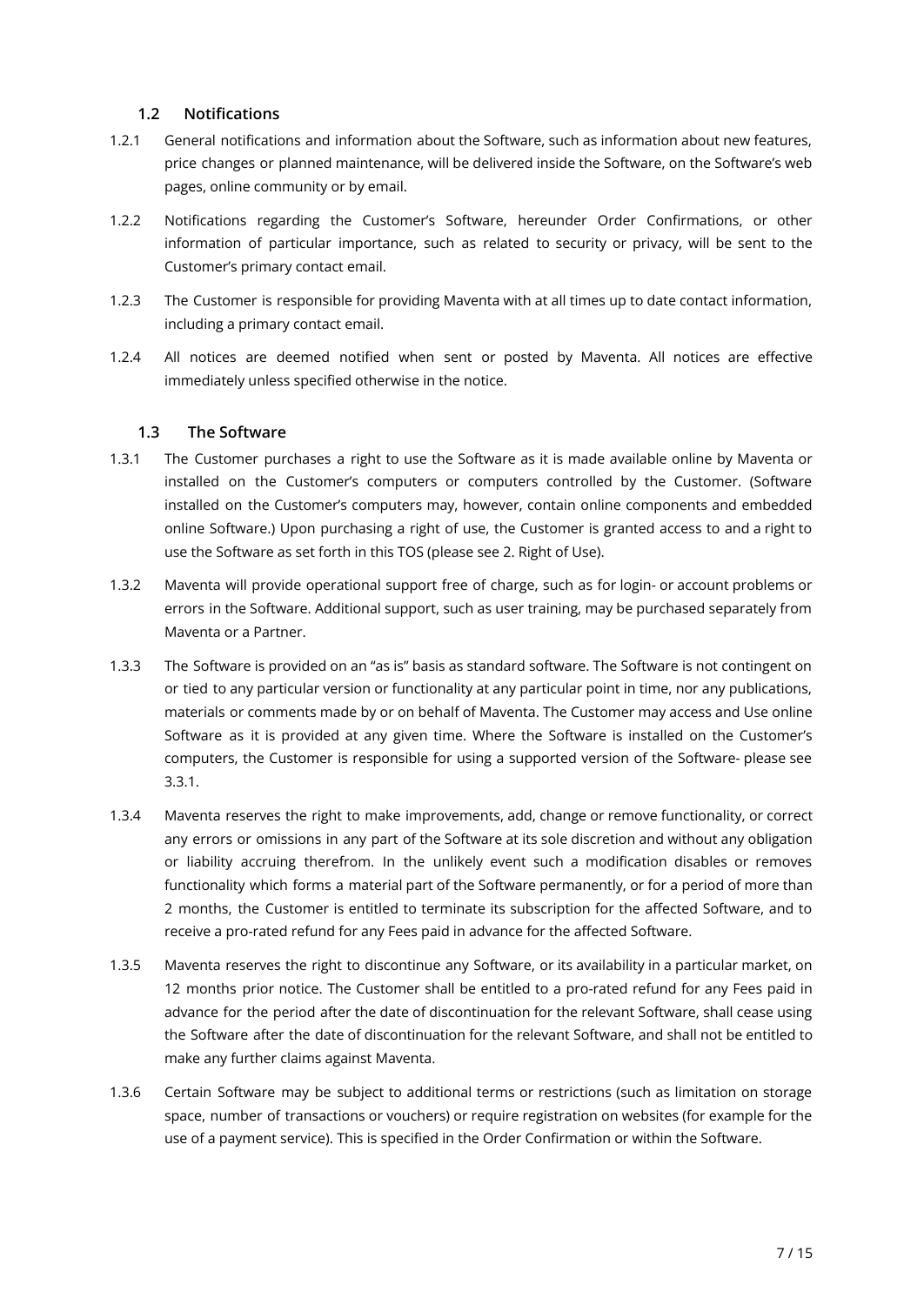Payment- and reporting services

- 1.3.7 In order to provide payment-services and functionality, Maventa uses certain invoice networks, including third party networks, such as the PEPPOL infrastructure, bank- and mobile payment suppliers and other document networks, as well as third parties for processing invoices and documents, for example for scanning paper invoices. (For an at all times up to date list of such third parties, please see <https://www.visma.com/trust-centre/transparency>.) The Customer hereby authorises Maventa to exchange the Customer's payment profile information, invoices and related business documents with such networks and providers as necessary to provide the Software.
- 1.3.8 If the Customer does not wish to be registered in the address registers of such networks, the Customer should notify Maventa. (Reservation may result in the Customer not being able to use the Software in whole or in part.)

# <span id="page-12-0"></span>2. Right of Use

#### <span id="page-12-1"></span>**2.1 Customer**

- 2.1.1 The Customer is granted a limited, non-exclusive, revocable and terminable right to access and Use the Software, solely for the Customer's internal business operations and in accordance with the TOS.
- 2.1.2 For clarification and without limiting the generality of the foregoing, "internal business operations" means operations and activities related solely to the Customer's own business, such as its own accounting and payments, and shall under no circumstance be interpreted as allowing the Customer to operate as a service provider, accounting office or similar, or to use the Software in or for any entity in which the Customer owns or otherwise controls less than 50%
- 2.1.3 The right of use may not be transferred or assigned to any entity whatsoever, in whole or in part, under any circumstance (including but not restricted to mergers and demergers, bankruptcy, change of ownership or control or to affiliates) without prior written authorisation from Maventa in each case, which shall not unreasonably be withheld.
- 2.1.4 The Customer is solely responsible for all Use of the Software, including User actions and User administration, and access or integrations by third parties and Integrated Applications on its behalf or instruction. The Customer is solely responsible for the content and legality of the Customer Data, and shall not transfer or process harmful code, data or similar (such as viruses) to or with the Software, nor use the Software for unlawful or malicious purposes.
- 2.1.5 Users are administered by, and the responsibility of, the Customer. Users must have the necessary rights from the Customer to Use the Software. All User accounts are for single named individuals. For clarification, the Customer may assign User accounts to third party individuals performing actions on behalf of and for the benefit of the Customer, such as the Customer's accountant, auditor, consultant and similar.

#### <span id="page-12-2"></span>**2.2 API and Development Accounts**

General

2.2.1 The Customer or the Partner is granted a limited, non-exclusive, revocable, non-transferable and terminable right to Use the Visma APIs to integrate non-Visma software applications with the Software (Integrated Application).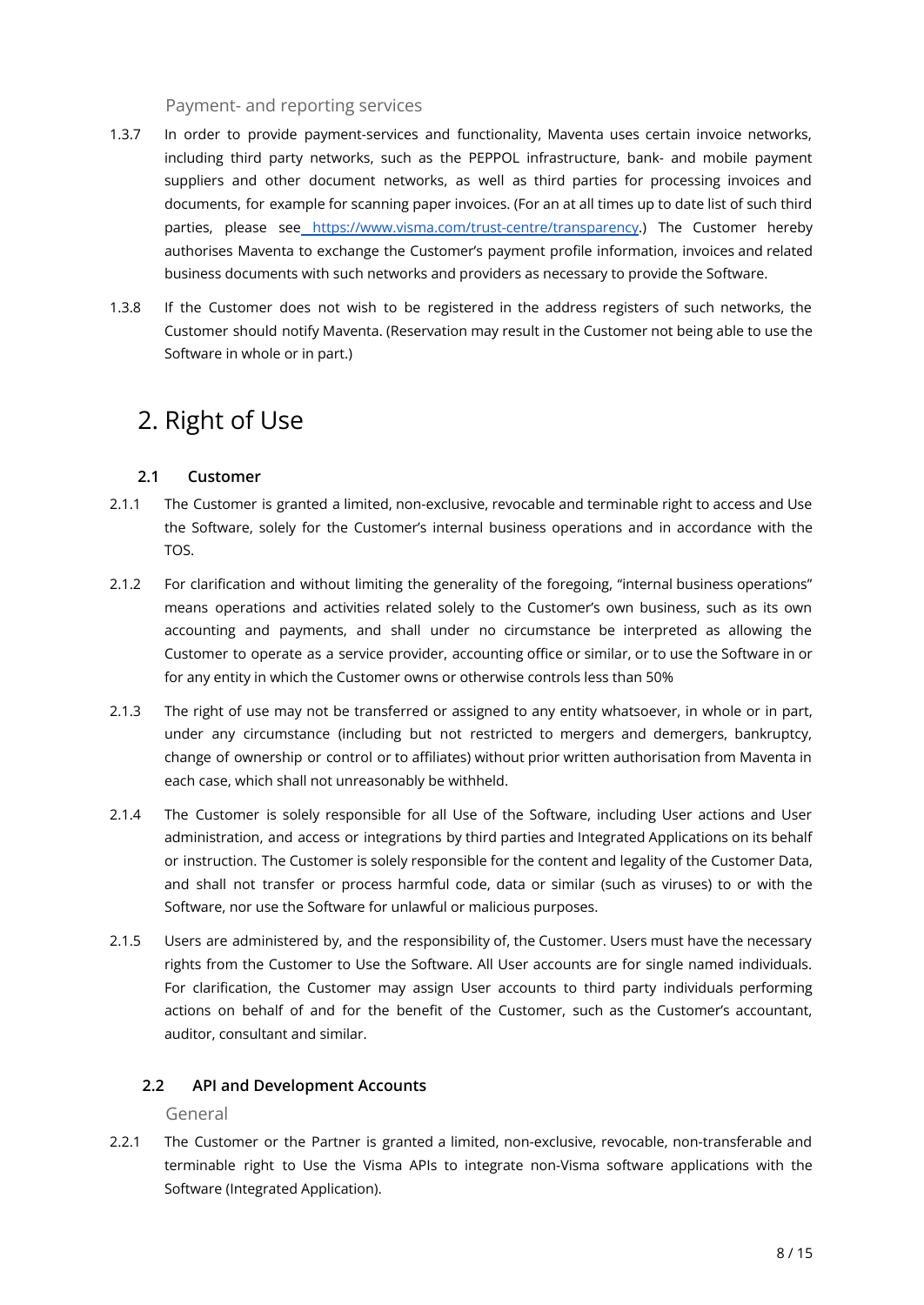- 2.2.2 Maventa APIs are provided "as is" as described in 1.3.3. Maventa shall strive to inform about changes to API's in advance according to 1.2.1, however, Maventa reserves the right to make modifications to or discontinue the Maventa APIs, and/ or support thereof, at its sole discretion at any time, and without any obligation or liability accruing therefrom. Modifications may require that the Integrated Application use a supported version of the Maventa API (supported versions may vary from API and API and is described in the API Documentation).
- 2.2.3 Maventa reserves the right to charge Fees for any Visma API or Development Environment in the future, including making the right of use contingent upon payment of such Fees.
- 2.2.4 Maventa claims no ownership or control over the Customer's or Partner's or ISV's applications or systems c.f. 1.1.1, except to the extent such applications or systems contain intellectual property from Maventa, c.f. 3.2.1 and 3.2.2.
- 2.2.5 Any unauthorised Use of an API and/or Development Account or Development Environment may result in immediate inactivation of the account, revocation of the right of use granted and may also result in termination c.f. Maventa's Special Conditions.
- 2.2.6 The Customer may terminate the right of use for the API at any time by discontinuing use of the Maventa APIs.

Security

- 2.2.7 The Customer shall ensure that the Integrated Application and related systems, such as web servers and databases, are configured to provide appropriate security through organisational, technical and physical security measures, designed to ensure the confidentiality, integrity, availability and resilience of the application, Software and any Data
- 2.2.8 Any Breaches of security or Data, such as an intrusion or unauthorised access, or discovery of a vulnerability, shall be reported by the Customer without undue delay to responsible disclosure@visma.com, in accordance with the Responsible Disclosure Policy, available at www.visma.com/trust-centre/smb/operational/responisble-disclosure. If the communication is of a sensitive or confidential nature, the Customer may encrypt the report using Visma's PGP-key, which is available from the same page.

#### Acceptable use of Maventa APIs

- 2.2.9 Any Use of Maventa APIs may not be in violation of any law or regulation or the individual rights of any person, such as privacy rights and intellectual property rights.
- 2.2.10 Any Integrated Application shall be of a complimentary or value-added nature to Maventa's services and customers.
- 2.2.11 Maventa APIs may be used for commercial purposes, however:
	- a) Direct access to or use of the Maventa API may not be provided, sublicensed, sold, transferred or otherwise made available to third parties (except users of the Integrated Application), nor circumvented.
	- b) Data may not be aggregated or syndicated from Maventa APIs for the purposes of selling, transferring or otherwise making such Data, in any form, available to parties other than users of the Integrated Application for the internal business purposes of such end users.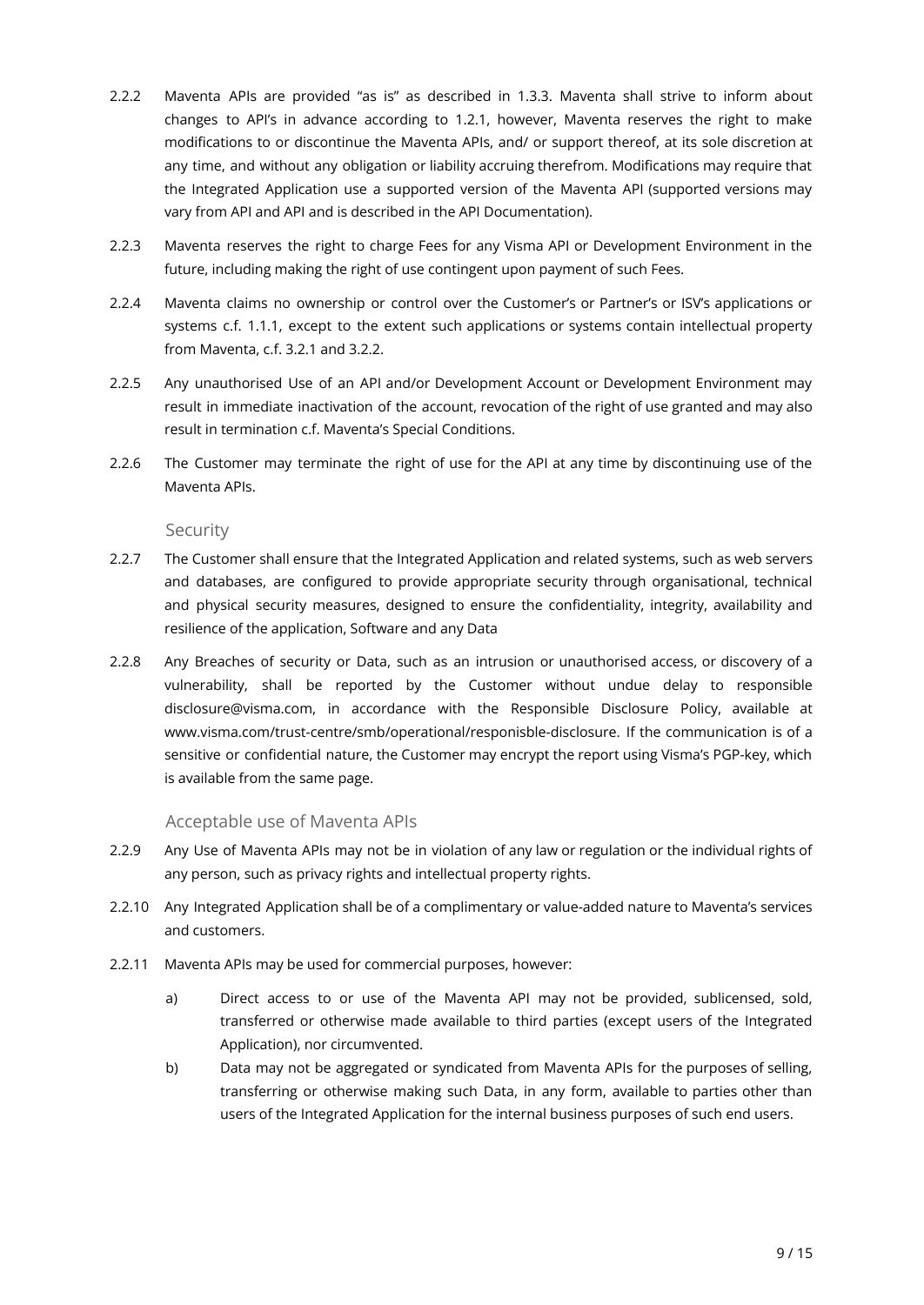- 2.2.12 No advertising or other third-party content may be placed in Maventa's Software. Data or other content from Maventa's Software may not be used for advertising (including in particular profiling, in the Integrated Application or elsewhere).
- 2.2.13 The Customer or ISV shall not transfer or process harmful code, data or similar (such as viruses) to or with the Maventa API, nor use the Maventa API for unlawful or malicious purposes.
- 2.2.14 The Customer may not give the impression that it or its Use of the Maventa API is associated with, sponsored by or endorsed by Maventa, except after express prior approval from Maventa.

#### Development Accounts and Development Environments

- 2.2.15 The Partner or the Customer is granted a limited, non-exclusive, revocable, non-transferable and terminable right to Use Maventa's Development Environments and Maventa API to integrate, develop, test and support the ISVs or its customers Integrated Applications, or the Customer's Integrated Applications, or such software applications not yet integrated for the purpose of integrating it, with Software from Maventa. (Development Account).
- 2.2.16 Documentation, data and information regarding the use of the Maventa APIs (API Documentation) and Development Environments, is made available during the registration process, and updated according to 1.2.1. It is the Partner's or the Customer's responsibility to keep up to date with and abide by such documentation. Such documentation may vary from API to API and environment to environment.
- 2.2.17 In the event of conflict between any additional terms and conditions for a particular Development Environment and/ or API Documentation and the TOS, the additional terms and conditions shall supersede the TOS.
- 2.2.18 After registering for a Development Account, the Partner or the Customer will be provided with the necessary security keys, tokens or other credentials in order to access and use the Maventa Development Environments, the Maventa APIs, and to enable Maventa to authenticate and associate ISV's API-activity with the Integrated Applications and use thereof (API Credentials).
- 2.2.19 API Credentials, their confidentiality and all Use thereof, and all Use of Maventa's Development Environments, are the responsibility of the Partner or the Customer. API Credentials shall be kept confidential and may not be sublicensed, sold, transferred, or otherwise made available to third parties, nor circumvented.
- 2.2.20 Development environments may not be used as production environments, and shall solely be used for testing, development, and support of Integrated Applications. If the development environment supports test accounts, the test account must not interact with any non- test accounts.
- 2.2.21 The Partner or the Customer shall not transfer or process harmful code, data or similar (such as viruses) to or with the Development Environments, nor use the Development Environments for unlawful or malicious purposes.
- 2.2.22 Development Environments are provided "as is" as described in 1.3.3. Maventa will strive to inform about changes to development environments in advance according to 1.2.1, however, Maventa reserves the right to make modifications to, delete, restore, or discontinue any Development Environment or part thereof including data, and/ or support thereof, as well as placing limits and restrictions on e.g., data use, at its sole discretion at any time, and without any obligation or liability accruing therefrom.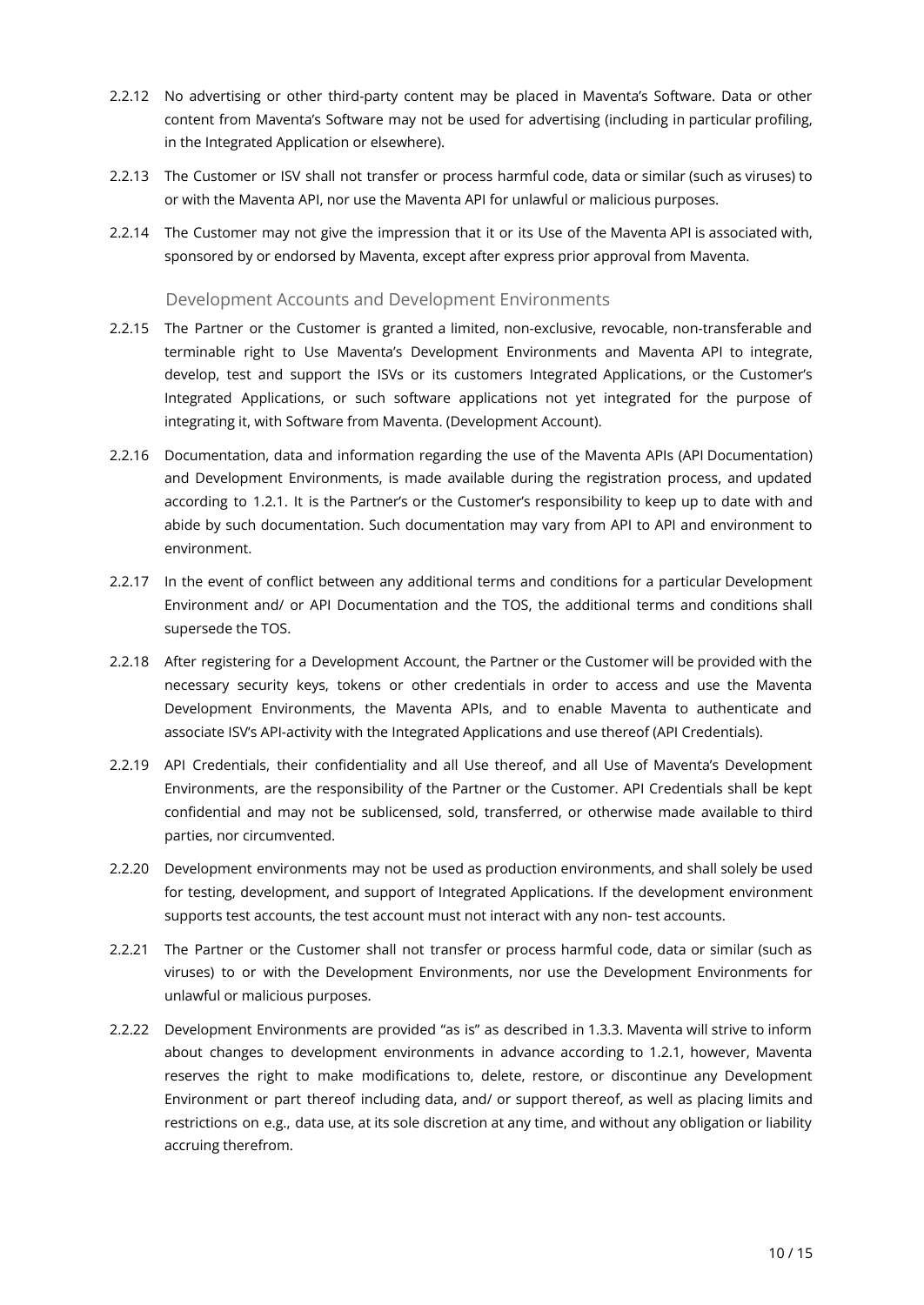- 2.2.23 The Partner or the Customer shall not obfuscate or hide any Maventa communications, sign-in functionality or authorisation flows from users, nor communicate with users in a manner that may be reasonably likely to confuse users as being a message from Maventa or Maventa personnel.
- 2.2.24 If the Integrated Application is used by others outside the Partner's or the Customer's organisation, the Partner or the Customer shall maintain an appropriate user agreement and privacy policy for the application, having regard to the Partner's and/or Customer's obligations according to the TOS.
- 2.2.25 Maventa APIs and the API Credentials, may not be used to assist or enable governmental authorities to gain access to Data in a manner that would constitute breach of Maventa's general obligations of confidentiality for its customers Data or obligations as a Data Processor, such as by avoiding serving the legal process directly to Maventa.

# <span id="page-15-0"></span>3. Supporting terms

#### <span id="page-15-1"></span>**3.1 Confidentiality**

- 3.1.1 Each Party may in connection with this agreement disclose or obtain Confidential Information from the other Party, in any form or media, including but not limited to trade secrets and other information related to the Software, products, software, technology, know-how, data, business plans and roadmaps, Customer Data, or other information that should reasonably be understood to be proprietary, confidential or competitively sensitive ("**Confidential Information**".) The Parties shall hold all Confidential Information in confidence and take reasonable measures, at least as protective as those taken to protect its own confidential information but in no event less than reasonable care, to protect the other Party's Confidential Information, and not disclose it to any third party, unless specifically authorised by the other Party to do so, or if required to do so under mandatory provisions of law. All right, title and interest in and to Confidential Information are and shall remain the sole and exclusive property of the disclosing Party.
- 3.1.2 Confidential Information does not include a) information the recipient can demonstrate was in the recipient's possession or knowledge prior to entering into the TOS, and which the recipient lawfully acquired; b) is or becomes publicly available through no fault, action, omission or intervention of the recipient; c) is received by the recipient from a third party without a duty of confidentiality (express or implied); or d) is independently developed by the recipient without breach of the TOS.
- 3.1.3 Except as otherwise provided herein, Maventa will not sell, rent, lease or otherwise make Customer Data or Usage Data available to third parties except in the following or similar situations:
	- to comply with any law, regulation or directive, or to respond to a legally binding request by governmental authorities or the police, such as a court order or warrant;
	- to investigate or prevent serious security threats or fraud;
	- In the event of a reorganisation, merger, sale or purchase of Maventa or part or whole of the Visma group, Confidential Information may be disclosed as part of the reorganisation or merger to other companies in the Visma group, or to actual or prospective purchasers. Visma will in all such cases ensure that any such parties observe the obligations set forth herein by a confidentiality agreement.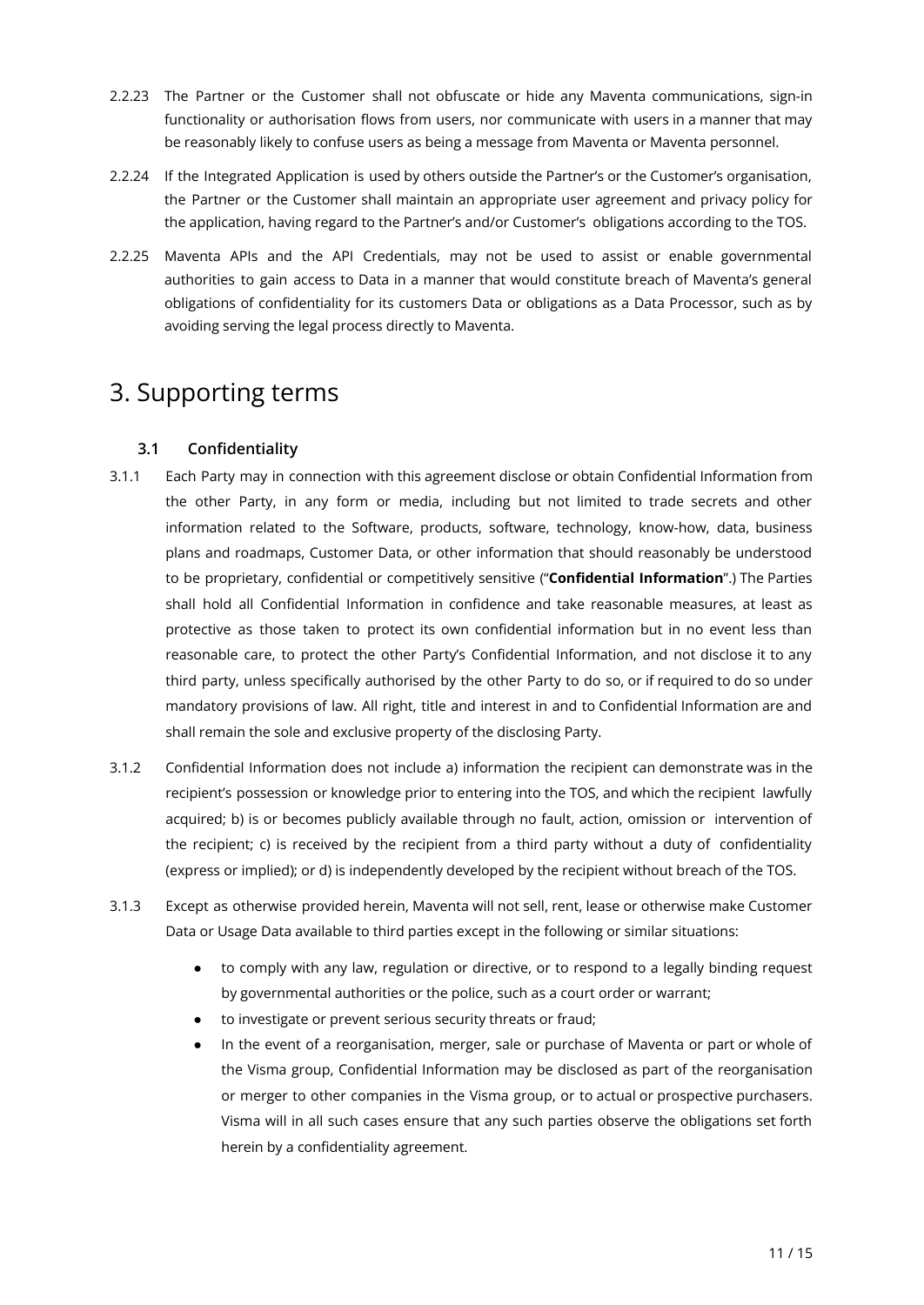3.1.4 Maventa may disclose Confidential Information to other companies in the Visma group, Partners or subcontractors to the extent necessary to provide the Software and fulfil its obligations under the TOS.

#### <span id="page-16-0"></span>**3.2 Intellectual Property Rights**

- 3.2.1 Maventa (or its licensors where applicable) is the sole owner of the Software and related intellectual property rights (IPR) in and to the Software, including but not limited to source code, binary code, compilation of data, databases and designs, whether registered or not, all documentation, specification and associated materials, and any IPR that arise out of or in connection with Visma's processing of Usage Data. The Software and IPR are protected by copyright and other laws and treaties. Trademarks, product names, company names or logos mentioned in the Software or in connection with the Software are the property of their respective owners.
- 3.2.2 Where software or other IPR from a third party is provided by Maventa as part of or in connection with the Software ("Third Party Components"), such software or IPR is covered by the TOS unless separate terms are supplied by Maventa. If there is conflict between the licensing terms of a Third-Party Component and the TOS, the licensing terms of the Third-Party Component shall prevail for the Third-Party Component. If the Third-Party Component is open source, then under no circumstance shall the Software- except for the Third-Party Component- be deemed to be open source or publicly available software. Where a Third-Party Component requires that Maventa provide the terms of license and/ or source code for a Third-Party Component, this is available from the "About box" in the Software or Software Documentation.
	- In the event of infringement of IPR, Maventa or its licensors may take all reasonable steps to protect its proprietary and commercial interests, including any remedy available by law.
	- The Customer (or its Clients, as applicable) is the sole owner of the Customer Data, including any IPR in and to the Customer Data, and/ or any Integrated Applications.

#### <span id="page-16-1"></span>**3.3 Warranty**

- 3.3.1 Maventa shall use commercially reasonable efforts to ensure that the Software will perform substantially as described in the Software Documentation during the Subscription Period, provided it is properly configured (including the Customer's choice of browser) and updated to a supported version. Supported versions may differ from Software to Software and are available from the Software Documentation. The Customer and Maventa agree that the Software and delivery thereof will not be completely free of errors and that improving the Software is a continuous process.
- 3.3.2 Maventa does not warrant that the Software will meet the Customer's requirements, operate correctly with the Customer's choice of equipment, systems or settings, setup, configuration, modifications, customisations, plugins, or integrations not performed or controlled by Maventa, or if delivered over the internet, be uninterrupted. Maventa is not responsible for the internet, internet service providers nor the customer's internet connection.
- 3.3.3 If the Software does not function in accordance with the limited warranty specified in this section 3.3, Maventa shall correct confirmed errors or defects in the Software at its own expense. "Confirmed errors or defects" means errors or defects that are reproducible by Maventa and/ or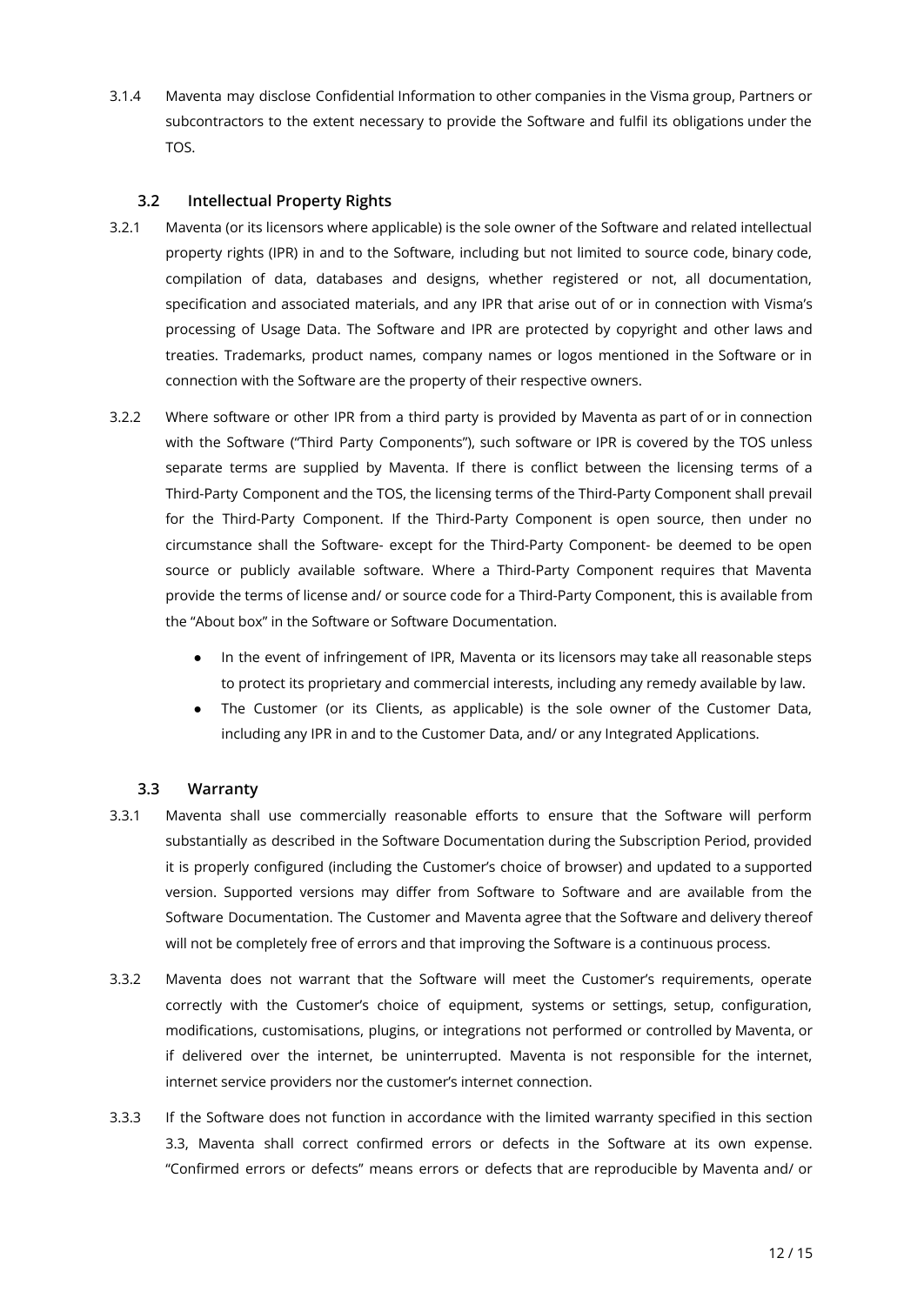confirmed through Maventa's support channels, and which occur during the Subscription Period. Maventa may choose to replace the Software or functionality instead of performing a correction.

- 3.3.4 If the confirmed error or defect is of a material nature, meaning that the Customer's ability to use the Software is significantly reduced, and Maventa does not correct confirmed errors or defects or replace the Software within a reasonable period of time c.f. 3.3.3, the Customer may terminate the right of use for the affected Software. In such a case, the Customer has the right to a pro-rated refund for any Fees for the remaining Subscription Period for the affected Software, starting from the month following verification by Maventa of the errors or defects.
- 3.3.5 Except as expressly set forth herein, the Customer shall not be entitled to make any claims against Maventa.
- 3.3.6 Except as expressly set forth herein, neither Maventa nor its licensors offer any warranty, express or implied, including without limitation warranties of title, non-infringement, merchantability, fitness for a particular purpose or system integration capability. No claims other than those specifically set forth herein can be made with respect to the Software, and the Customer shall not base any claims on terms not expressly set forth in the TOS.
- 3.3.7 Links to websites not owned or controlled by Maventa that appear in the Software or associated webpages or documentation are provided for convenience only. Maventa is not responsible for such websites.

#### <span id="page-17-0"></span>**3.4 Liability**

- 3.4.1 Maventa is not responsible or liable for the Customer Data, including its content, ownership and legitimacy, nor for Use or other activities performed upon the Customer Data by the Customer or on behalf of the Customer, or otherwise outside the control of Maventa.
- 3.4.2 If Maventa is held responsible for the payment of compensation through a court-approved settlement or court-ruling c.f. 3.6.2 to the Customer as a result of breach of any of the obligations specified in the TOS, such compensation shall not under any circumstances include compensation for indirect or consequential losses or damages of any kind that arise as a result of or in connection with such a breach, including but not limited to any loss of Customer Data, production, revenue or profit or third party claims or governmental sanctions, even in the event Maventa has been advised as to the possibility of such damages. Maventa's liability under the TOS is limited to direct damages, except as provided otherwise by mandatory provisions of law, such as damages caused by gross negligence or wilful misconduct.
- 3.4.3 Total, accumulated liability (including any refunds and compensations for direct losses and costs) during the Subscription Period for the Software shall in total not exceed an amount equalling three (3) months' Fees for the affected Software.
- 3.4.4 Neither Maventa nor the Customer shall be liable for any delay or failure in performance arising out of or in connection with force majeure, including earthquake, riot, labour dispute, operations and legislation of and pertaining to the internet, and other events similarly outside the control of Maventa or the Customer. In the event of legislation, directives or regulations pertaining to the Software or its delivery being changed, or new legislation or directives being passed after the Software have been made available in the market, which prevents Maventa from fulfilling the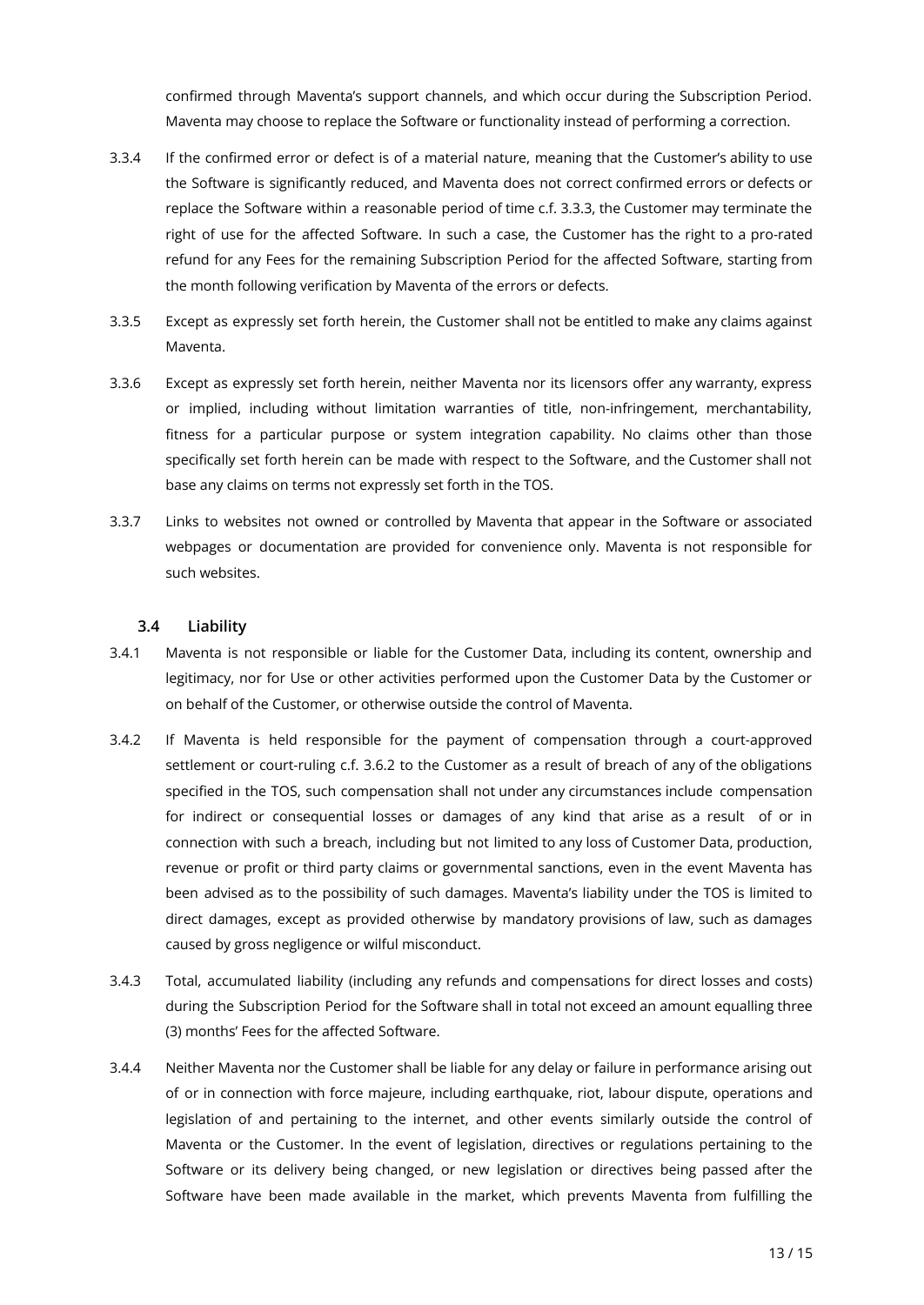instructions of the Customer or obligations under the TOS, and/ or which requires the suspension of the Software, in whole or in part, for a time limited period or indefinitely, this shall be considered a force majeure event.

3.4.5 Although Maventa will exercise due care in providing secure transmission of information between the Customer and the Software, the Customer acknowledges that the internet is an open system and that Maventa cannot and does not warrant or guarantee that third parties cannot or will not intercept or modify the Data. Maventa accepts no liability for such misuse, disclosure, or Data loss.

#### <span id="page-18-0"></span>**3.5 Indemnification**

- 3.5.1 Maventa shall defend the Customer against any claim or litigation where a third-party claim that the Customer's use of the Software under the TOS infringes the third party's patent, copyright or other intellectual property right. The Customer shall immediately notify Maventa of any such claim. Maventa shall indemnify the Customer for any damages awarded to the third party for infringement under a court- approved settlement or court ruling, including lawyer fees, provided that the Customer cooperates with Maventa at Maventa's expense, and gives Maventa full control of the legal process and settlement. Maventa may at its discretion (i) modify the Software so that it no longer is in conflict, (ii) replace the Software with functionally equivalent software, (iii) obtain a license for the Customer's continued use of the Software or (iv) terminate the Customer's right of use for the Software against a refund of any Fees paid in advance for Subscription Periods that exceed the date of termination. The Customer may not make any other claims due to infringement of a third party's right.
- 3.5.2 The foregoing indemnity shall not apply if the Software has been used in breach of the TOS, including if the claim arises out of any use, modification, integration or customisation of the Software not carried out by Maventa.
- 3.5.3 The Customer shall defend Maventa against any claim or litigation where a third-party claim that the Customer's Data or use of the Software in breach of the TOS, is in conflict or infringement with the third party's patent, copyright or other intellectual property rights, or is in breach or violation of applicable law. Maventa shall immediately notify the Customer of any such claim. The Customer shall indemnify Maventa for any damages imposed under a court-approved settlement or court ruling, including lawyer fees, provided that Maventa cooperates with the Customer at the Customer's expense and gives the Customer full control of the legal process and settlement. The Customer shall also indemnify Maventa from all claims, fines, sanctions etc. resulting from the Customer's breach of the Customer's obligations regarding processing of Personal Data.

#### <span id="page-18-1"></span>**3.6 Governing law and dispute resolution**

- 3.6.1 The Customer is contracting with the Visma-company from which the right of use for Software was Ordered, as evident from the Order Confirmation and invoice.
- 3.6.2 The rights and obligations of the Parties shall be governed in their entirety by the national law applicable to Maventa with which the Customer has entered into this agreement, excluding conflict of law regulations. If a dispute arises out of or in connection with the TOS or use of the Software, the Parties shall attempt to resolve the dispute through amicable negotiations. If the dispute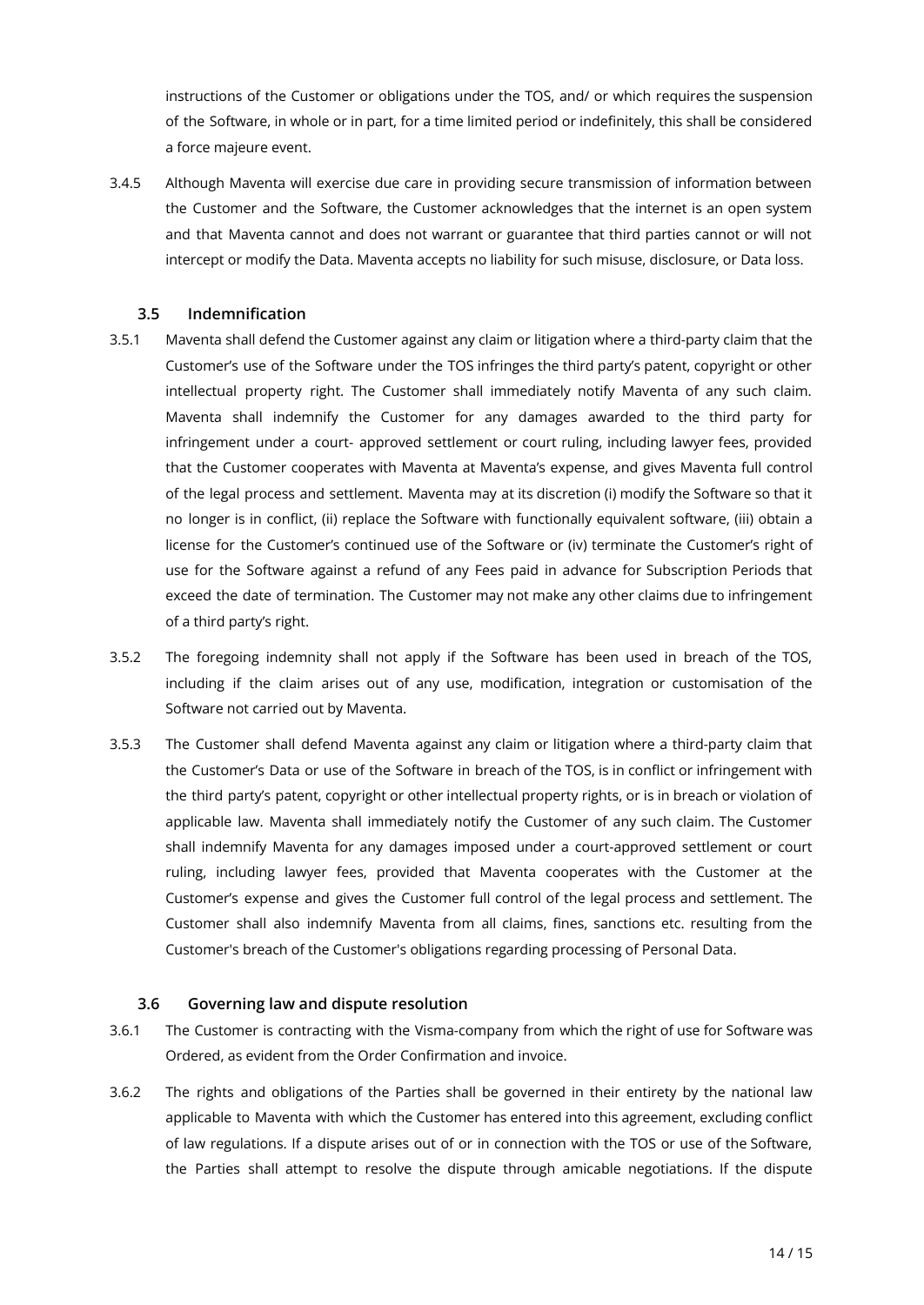cannot be resolved in this way, it shall be referred to the ordinary courts of law at the registered business address of Maventa as the exclusive venue.

- 3.6.3 The Parties agree not to bring any claims arising out of or in connection with the TOS when more than one year has passed after its termination.
- 3.6.4 In cases of doubt over interpretation between the TOS in English and the TOS in any other language, English shall take precedence.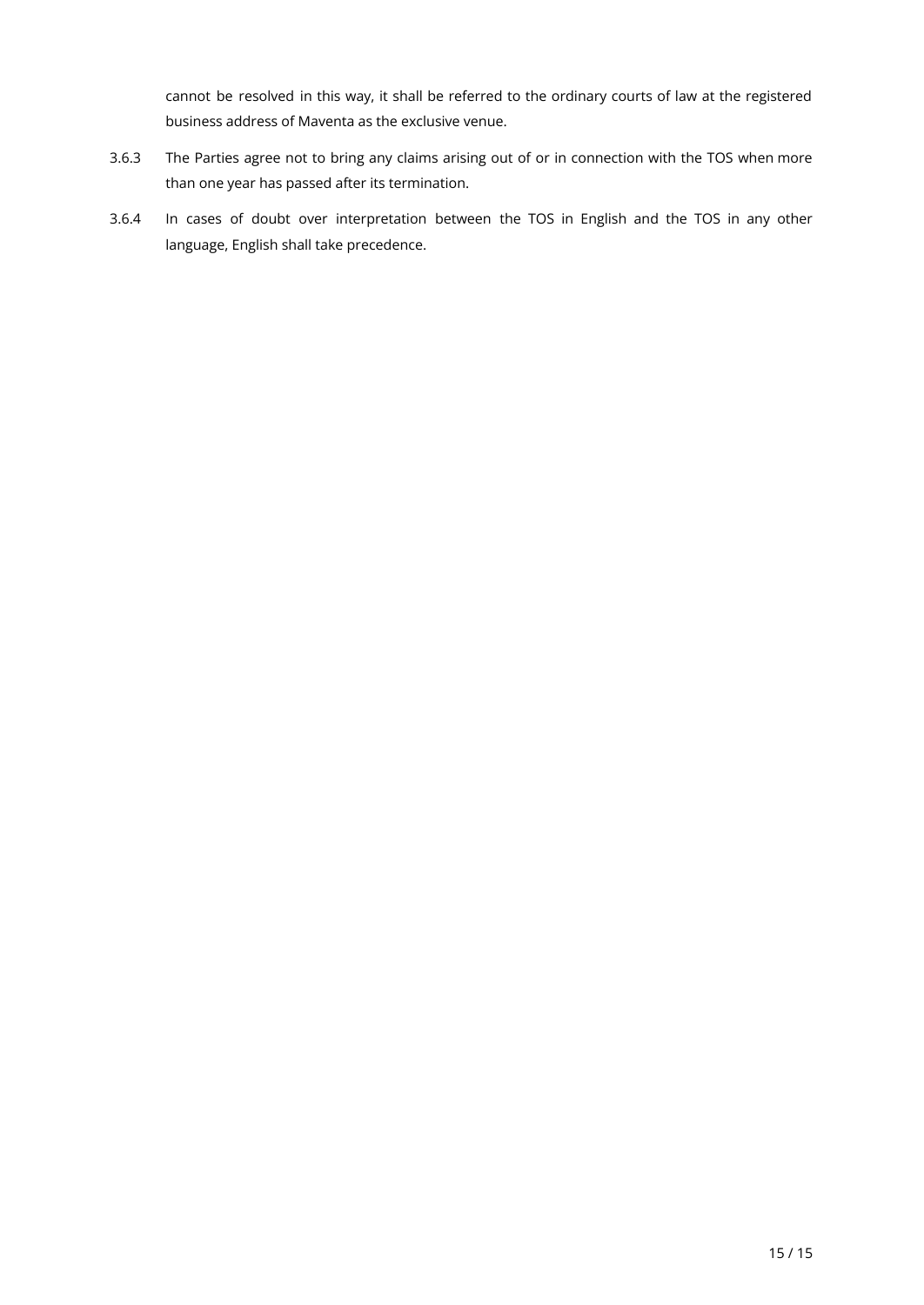# 3. Data Processing Appendix for Businesses

This Appendix is an integral part of the terms of Maventa's Service Conditions and regulates the Personal Data processing relating thereto as follows:

## Processing of Personal Data and Data Security

The Parties undertake to comply with applicable personal data protection legislation, such as the General Data Protection Regulation (GDPR) in the EU in their own activities.

For the Customer and every User, Maventa shall register the details they report upon registration, the placement of an order, or use of the Service. Maventa shall also collect information on the use of the Service and contacts between Maventa and the Customer. Some of these items of information comprise personal data. Maventa's processing as a data controller is described in detail in Maventa's data security and privacy policy which can be found at https://www.visma.com/trust-centre/

### Definitions

The definition of Personal Data, Special Categories of Personal Data (e.g., Sensitive Personal Data), Processing of Personal Data, Data Subject, a Controller and a Processor is equivalent to how the terms are used and interpreted in applicable data privacy legislation, including the General Data Protection Regulation (GDPR) applicable for this Agreement and Europe from 25 May 2018.

The Customer shall act as the Controller with respect to the data stored in the Maventa Service. Maventa acts as the Processor and complies with the Visma Group's Data Protection Guidelines which is available at https://www.visma.com/privacy-statement/international/ and shall be applied to all companies within Visma Group.

### The Scope

This Appendix regulates the Processing of Personal Data by Maventa on behalf of the Controller and outlines how Maventa shall contribute to ensure privacy on behalf of the Controller and registered Data Subjects, through technical and organisational measures. However, this does not transfer any legal obligations of the Controller to Maventa.

The purpose of processing Personal Data by Maventa on behalf of the Controller is to comply with the Maventa' Service Conditions and this Appendix.

In cases of conflict, this Appendix has priority over any conflicting provisions regarding the Processing of Personal Data in the Service Conditions or any other agreements between the Parties. This Appendix shall be valid until any agreement containing Processing of Personal Data is valid between the Parties.

### Maventa's Obligations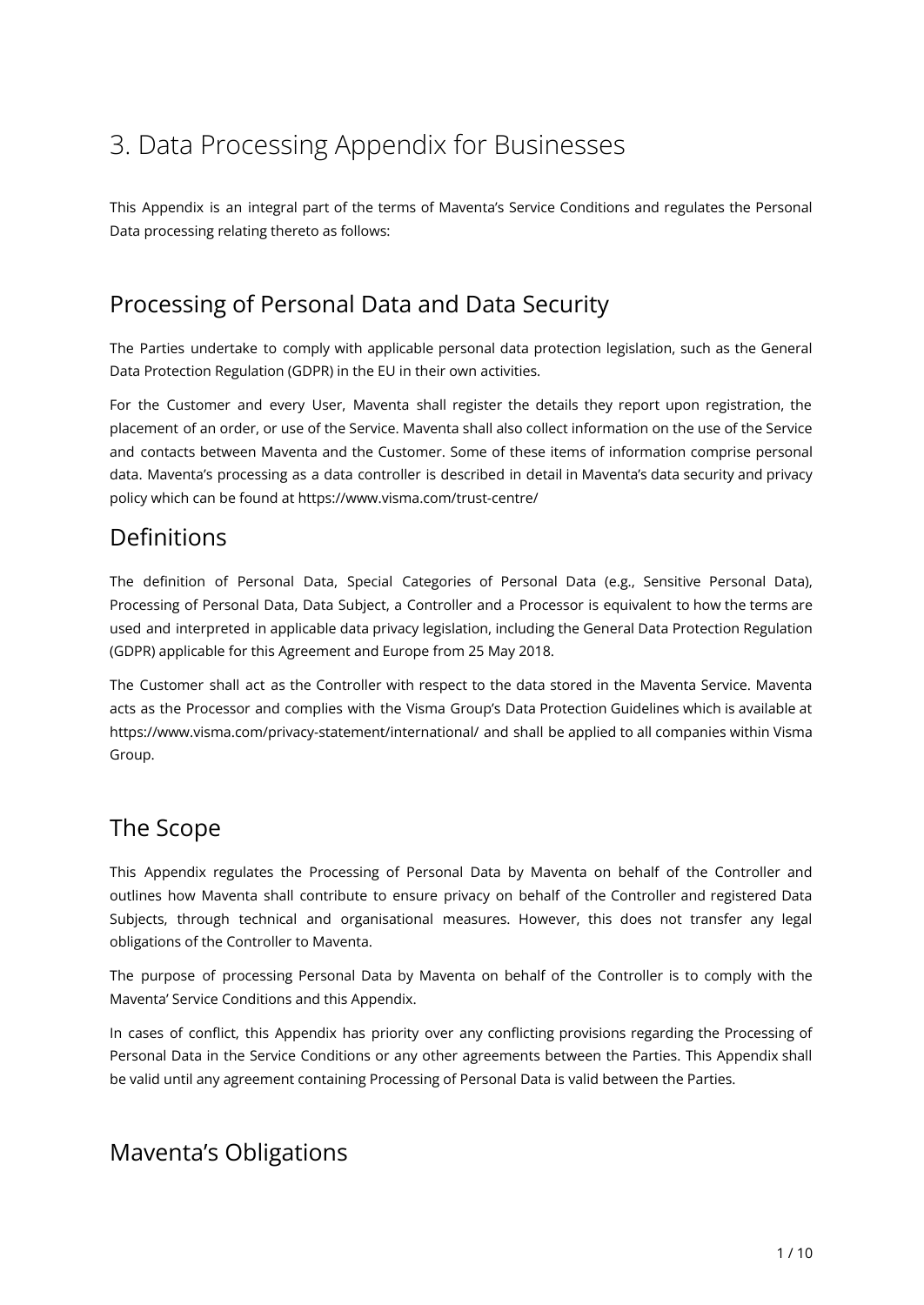Maventa shall only Process Personal Data on behalf of and in accordance with the Controller's documented instructions. By approving this Appendix, the ontroller shall instruct Maventa to process Personal Data in the following manner:

i) only in accordance with applicable law;

ii) to comply with any obligations under the Service Conditions;

iii) in the manner specifically determined by the Controller in connection with the normal use of the Maventa's services and;

iv) as specified in this Appendix.

Maventa shall notify the Controller when receiving information about any instructions or other processing measures of the Controller which, in the Maventa's opinion, violate the applicable data protection regulations.

The categories of Data Subjects and Personal Data subject to be processed in accordance with this Appendix are listed in Section A below.

Maventa shall assist the Controller by appropriate technical and organisational measures, considering, where possible, the nature of the processing and the data available to Maventa, to fulfil the Controller's obligation to respond to requests by the Data subjects under Section 3 of the GDPR and to ensure privacy as required by Articles 32-36 of the GDPR.

If the Controller requests information or assistance on security measures, documentation or other information related to the Maventa's processing of Personal Data, and the content of the requests deviates from the standard information or assistance provided by Maventa under the applicable data protection regulations and results in additional work for Maventa, Maventa may charge the Controller for additional services.

Maventa shall ensure that the persons entitled to Process Personal Data are bound by an obligation of professional secrecy or are subject to an appropriate legal obligation of professional secrecy.

Maventa shall, without undue delay, notify the Controller of data breaches so that the Controller can fulfil its statutory obligation to report data security breaches to the Data Protection Authorities and the Data Subjects.

In addition, Maventa shall notify the Controller of the following matters to the extent appropriate and lawful:

i) Requests by the Data Subject for access to Personal Data,

ii) requests for access to Personal Data by public authorities, such as the police

Maventa will not respond directly to the Data Subjects' requests unless the Controller has authorised Maventa to do so. Maventa shall not grant access to Personal Data processed under this Appendix to authorities, such as the police, other than in accordance with the law, such as a court decision or other similar order.

Maventa does not manage and is not responsible for the way in which the Controller uses the API or similar to integrate a third-party software to the Maventa's service. The Controller is fully responsible for these integrations.

# Controller's Obligations

By approving this Appendix, the Controller shall confirm the following: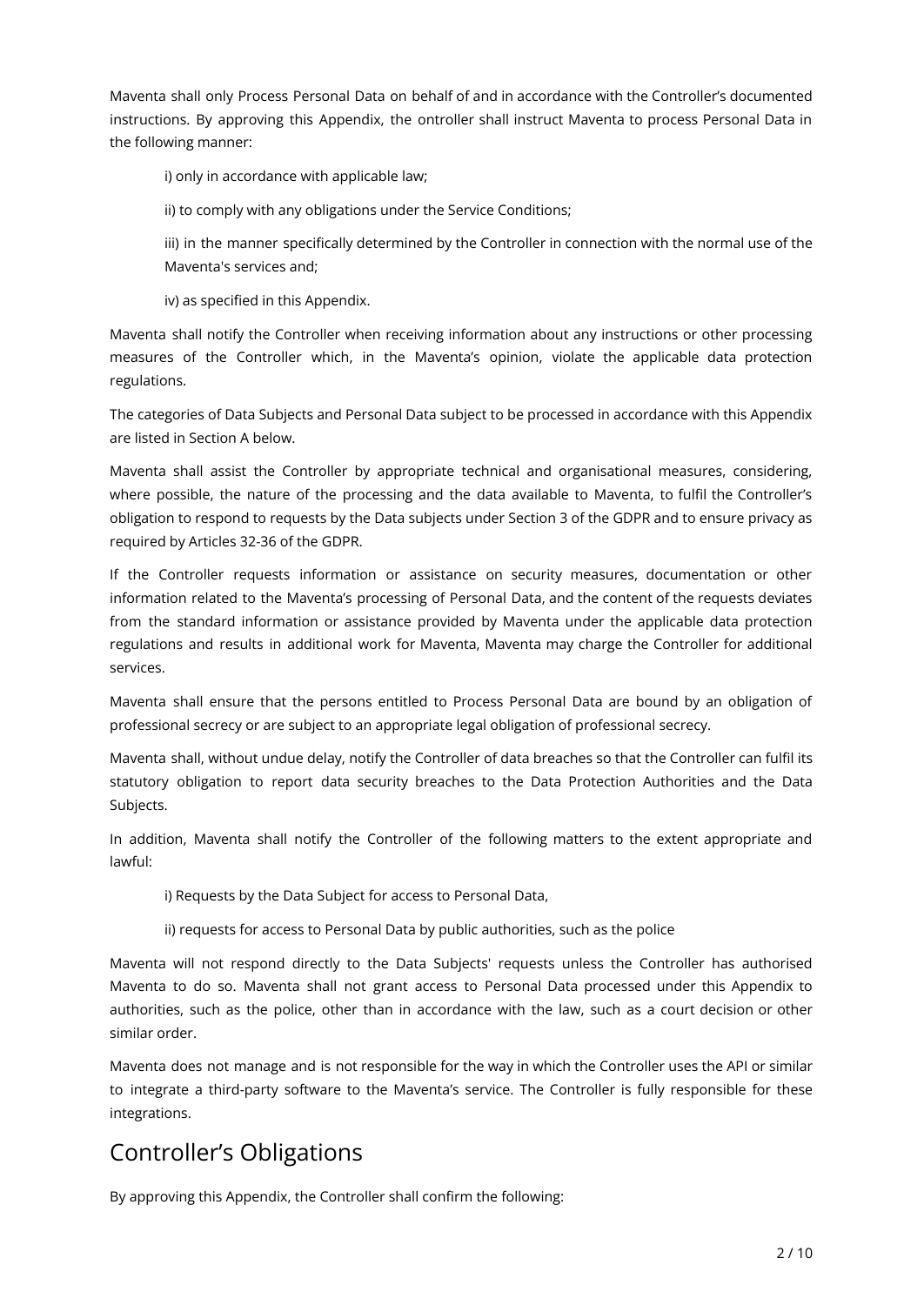- This Appendix meets the requirements of the Data Protection Law of the Controller's country of establishment regarding the Controller's written agreement on the Processing of Personal Data.
- The Controller shall process Personal Data in accordance with the applicable data protection regulations when using the services provided by Maventa in accordance with the Service Conditions.
- The Controller has a statutory right to process and transfer the Personal Data in question to Maventa (including subcontractors used by Maventa).
- The Controller is solely responsible for the accuracy, integrity, content, reliability and legality of the Personal Data provided to Maventa.
- The Controller has fulfilled its duties to provide relevant information to Data Subjects and authorities regarding processing of Personal Data according to mandatory data protection legislation.
- The Controller has approved that the technical and organisational security measures presented by Maventa in this Appendix to protect the privacy of Data Subjects and the adequate protection of Personal Data are sufficient.
- The Controller shall use the Services provided by Maventa in accordance with the Service Conditions and shall not provide Maventa with Sensitive Personal Data except as expressly set forth in the Section A of this Appendix.
- The Controller shall maintain an up-to-date register of the types and categories of Persona Data that it Processes that differ from the types and categories of Personal Data that are Processed in accordance with the Section A of this Appendix.

### Usage Data

**Usage Data** is certain data that is generated by usage of the software that Maventa may use to protect data and the software, provide, market, develop and maintain the software and related products and services as specified below. The Customer hereby grants Maventa a right to use any Usage Data that may be owned by the Customer as specified below

Usage Data is:

- Technical information and traffic data, such as the type of operating system, browser type, keyboard language and IP address;
- Aggregated customer- or user- generated data such as session durations, number of sent invoices, accounting years created, password resets, and similar;
- Non-aggregated customer- or user- generated data such as the context and content of support tickets, chat boxes, security logs, and similar, and;
- Limited production data, such as images, files or databases from Customer Data in certain circumstances.

Maventa may also use relevant information from public or commercially available sources and combine such information with Usage Data, such as to provide lookup-functionality against business registers.

**Personal Data**: Where Usage Data contains Personal Data, such as an email or IP-address, or information about the Customer, such as customer name or organisation number, Maventa is the Data Controller based on legitimate interest, and shall implement technical and organisational security measures to achieve a level of security appropriate to the risk represented by the processing.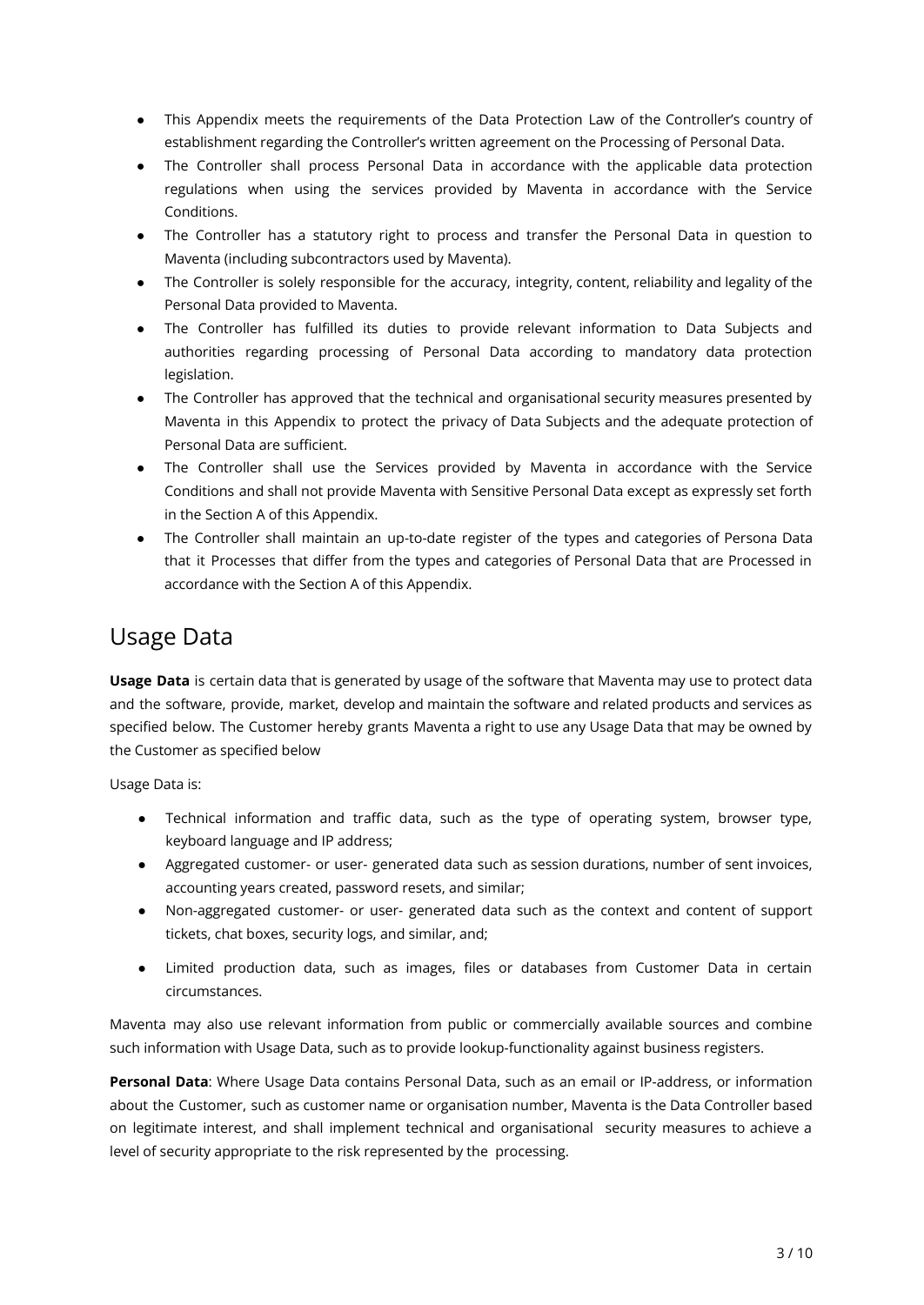Maventa renders such data anonymous through certain technical processes before processing it for the below purposes, so that the data is no longer Personal Data and the Customer (or other entities, e.g. customer of customer) can no longer be identified.

Where anonymisation is not possible due to technical limitations, such that there is a significant risk of re-identification, or not feasible with regards to the purpose of processing, Maventa shall implement additional appropriate security measures.

*Usage Data is not used for any purpose that by law would require consent from the individual Data Subject.*

The Customer and/or Data Subject has the right to extensive information about to this data and how Maventa processes it, including the right to object to such processing:

For more information about how Maventa processes Usage Data, please see:

#### [www.visma.com/trust-centre/smb/transparency/usage-data](http://www.visma.com/trust-centre/smb/transparency/usage-data)

**Limited production data** is limited in each case in terms of scope, access and time, and subject to appropriate security measures.

Limited production data is only used for the following purposes:

- Service and user experience improvement
- Development and testing
- Statistics and research

For example, Maventa may use anonymised payment records from a certain market segment to develop or improve automated functionality, such as predictive fields or accounting automation, or use nonanonymised scanned invoice image files to develop or improve optical character recognition algorithms to better recognise particular invoice formats or languages.

Please see www.visma.com/trust-centre/smb/transparency/privacy-and-security/examples for additional examples and explanations of how Visma uses data in order to further improve and develop services and functionality.

Maventa processes Usage Data solely for the following purposes:

- 1) Software and user experience improvement, for example by analysing aggregate usage patterns, enabling individual user preferences or as outlined for limited production data above.
- 2) Marketing and displaying relevant information, for example for complimentary or value adding software, for not providing marketing for software the Customer has already subscribed to and providing relevant market updates or information.
- 3) Security and related purposes, for example by analysing session and login data (including in real-time), incident records and similar in order to prevent, investigate and document security issues and incidents (such as Breach, fraud and various forms of hacking), and improve the security of the software.
- 4) Statistics and research, for example with regards to the amount of invoices going through our systems, including using aggregated and anonymous statistics in general marketing, and as value-adding software or services, such as in-app market statistics relevant for the Customer.
- 5) Compliance. Maventa may use and analyse Usage Data for compliance purposes against the Service Conditions, for example logging when a Customer accepts the Service Conditions.
- 6) Development and testing, for example by analysing aggregate usage patterns, providing data for developing new technologies (such as outlined for limited production data above), improving user experience, load testing new or updated Software, or technology feasibility.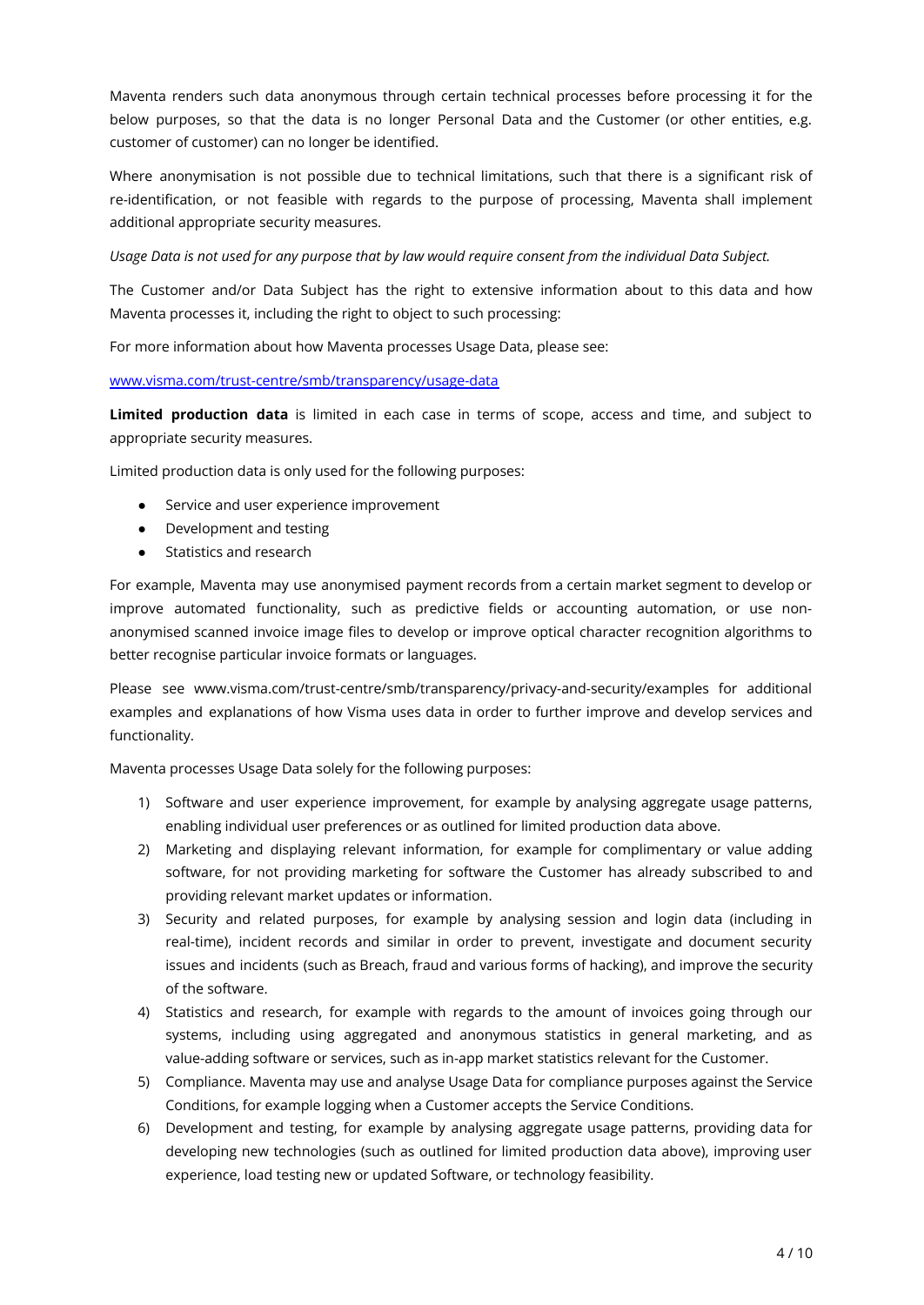Maventa may share Usage Data with other companies in the Visma group of companies and Partners, subject to the same terms and limitations as set forth herein.

### Subcontractors and Transfer of Personal Data

Maventa has the right to transfer Personal Data for the purpose of carrying out the service within the European Union, the European Economic Area, or other countries identified by the European Commission as guaranteeing an adequate level of data protection.

In order to implement the service, Maventa also has the right to transfer Personal Data outside the European Union or the European Economic Area, in accordance with the data protection legislation. At any time, the Controller has the right to receive information on the location of the processing of Personal Data from Maventa <https://privacy.vismasolutions.com> or [https://www.visma.com/trust-centre/product-search/.](https://www.visma.com/trust-centre/product-search/) If Personal Data is processed outside the European Union or the European Economic Area, each Party shall contribute to ensuring compliance with data protection law with regard to the Processing of Personal Data.

Maventa may use subcontractors to provide services to the Controller in accordance with the Service Conditions and this Appendix. Such subcontractors may be other Visma Group companies or external subcontractors located inside or outside the EU. Maventa shall ensure that subcontractors undertake to comply with obligations equivalent to those set out in this Appendix. The Visma Group's data protection guidelines apply to all use of subcontractors.

Section B of this Appendix lists the current subcontractors of Maventa who have access to Personal Data. The Controller may also, at any time, request a full overview and more detailed information on the subcontractors involved in the Service Conditions. This review may be submitted to the Controller via a website dedicated to the data protection of Maventa.

Maventa has the right to change subcontractors during the term of the Service Conditions. Maventa shall notify the Controller in advance of any changes in the subcontractors processing Personal Data. The Controller shall have the right to object to such changes for a justified reason. The Controller shall notify the objection without undue delay after receiving information from Maventa. If the Controller does not accept the change or addition of a subcontractor, Maventa shall have the right to terminate the service agreement with 30 days' notice.

By accepting this Appendix, the Controller agrees to the use of the Maventa's subcontractors as described above.

# Security

Maventa is committed to providing high quality products and services with regards to safety. Maventa shall ensure appropriate security through organisational, technical and physical security measures equivalent to those under Article 32 of the GDPR, taking into account state-of-the-art technology and implementation costs in relation to the processing risks and the nature of the Personal Data to be protected.

The Parties shall separately agree on the measures or other data security procedures that Maventa shall implement with regard to the Processing of Personal Data. The Controller shall be responsible for the appropriate and adequate security of the necessary equipment and the IT operating environment under his responsibility.

# Audit Rights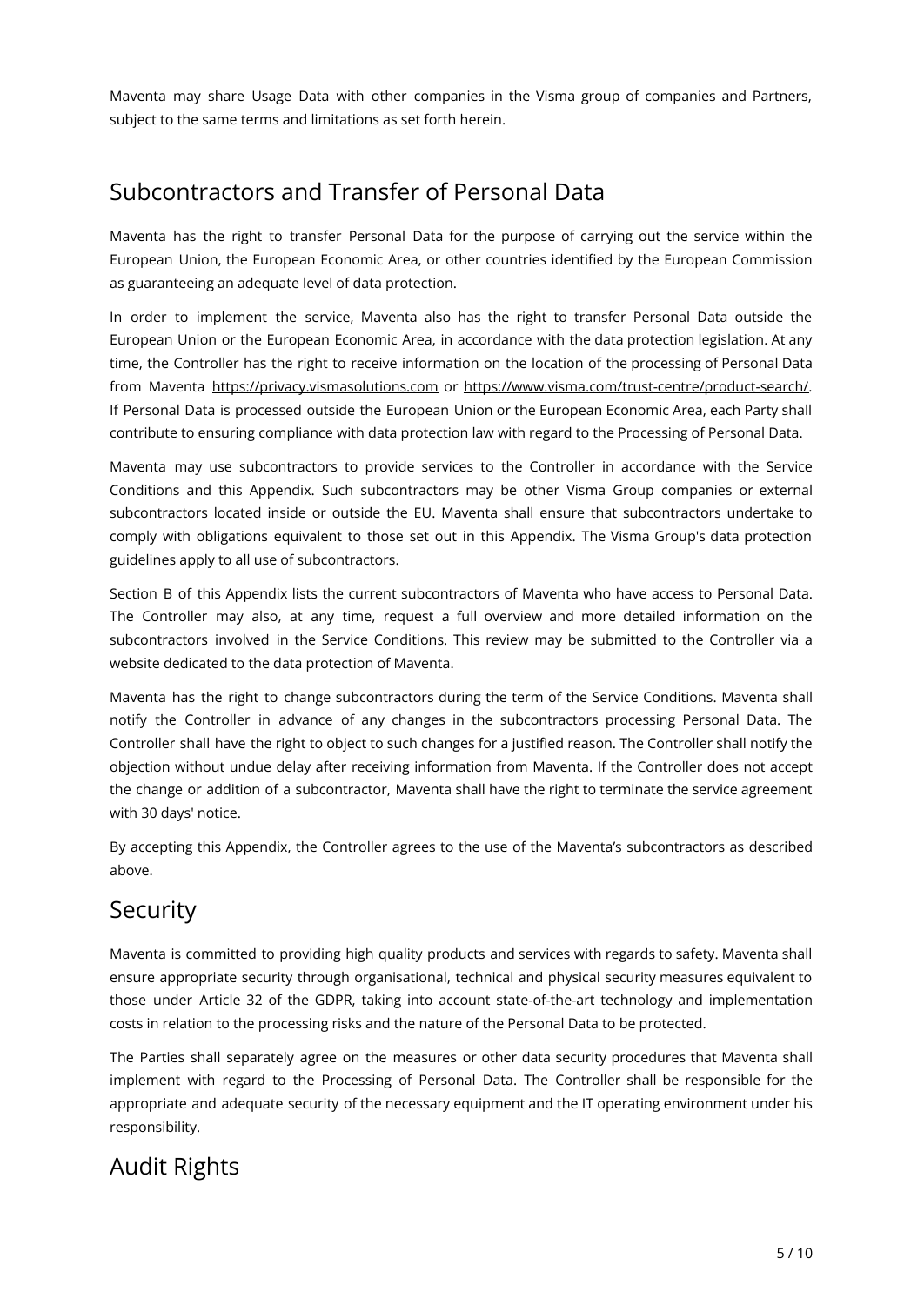The Controller may audit Maventa's compliance with this Appendix no more than once a year. The Controller may request more frequent audits if required by the legislation applicable to the Controller. When requesting an audit, the Controller shall submit to Maventa a detailed audit plan indicating the planned scope, duration and start date of the audit, at least four (4) weeks before the planned start date of the audit. If the audit is carried out by a third party, this must be agreed between the two parties. If the processing of data takes place in an environment used by Maventa's other clients or other third parties, Maventa may require that, for security reasons, the audit is performed by a neutral third party chosen by Maventa.

If the content of the requested audit has been addressed in an ISAE, ISO or similar report prepared by a third auditor during the previous 12 months, and Maventa confirms that no material changes have occurred in the audited activities, the Controller undertakes to accept the results of the report and does not require a re-audit for the activities included in the report.

In any case, the audits shall be carried out during normal business hours in Maventa's location in accordance with Maventa's own practices and shall not unduly interfere with Maventa's business operations.

The Controller shall be responsible for all costs of the audits it requests. Maventa has the right to charge the Controller for assistance provided in compliance with the applicable data protection regulations that exceeds the service provided by Maventa and/or the Visma Group to the Controller in accordance with the Appendix or Service Conditions.

### Duration and Termination

is Appendix shall be valid as long as Maventa processes Personal Data on behalf of the Controller in accordance with the Service Conditions.

This Appendix shall terminate automatically upon termination of the Service Conditions. Upon the expiration of this Appendix, Maventa shall delete or return the Personal Data processed on behalf of the Controller in accordance with the terms of the Service Conditions. Unless otherwise agreed in writing, the costs of this shall be calculated based on:

i) the hourly rate of the Processor and the number of hours spent on this work and

ii) the complexity of the action required.

Maventa may retain Personal Data after the termination of the Service Conditions to the extent required by law and subject to the corresponding technical and organisational security measures set out in this Appendix.

# Changes and Additions

The terms of the Maventa's Service Conditions shall be applied to the amendments of this Appendix.

If any terms of this Appendix are held to be invalid, this will not affect the validity of the other terms of this Appendix. The Parties shall replace the invalid term with a legal term, the purpose of which corresponds to the invalid term.

### Liability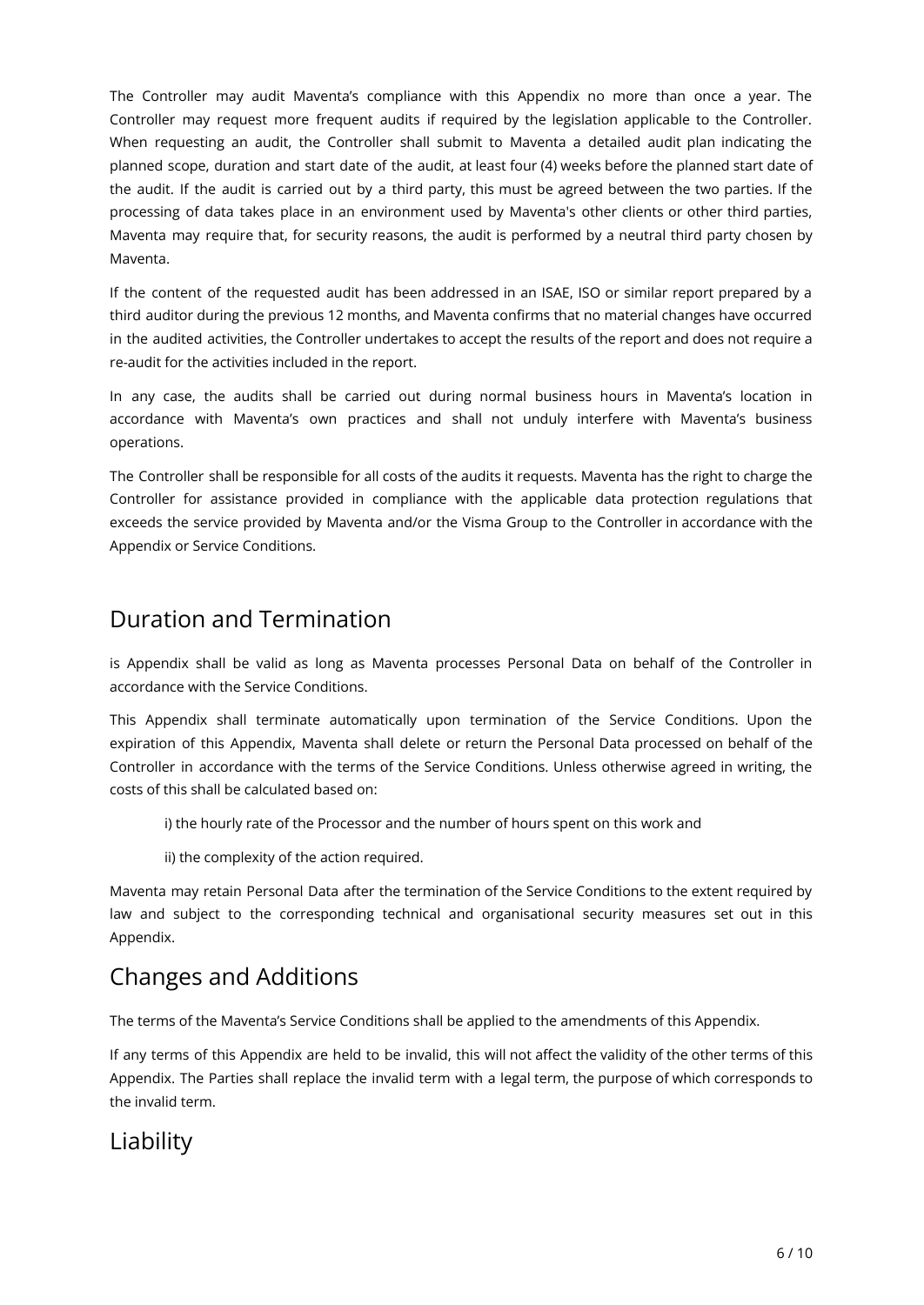For the sake of clarity, each Party shall be responsible for any damages and administrative sanctions imposed directly to the Data Subject by the Data Protection Authorities and the Court in accordance with data protection regulations. The liability clauses of the Maventa's Service Conditions shall apply to liability between the Parties.

# Governing law and Jurisdiction

This Agreement shall be governed by the laws and jurisdiction specified in the Maventa's Service Conditions.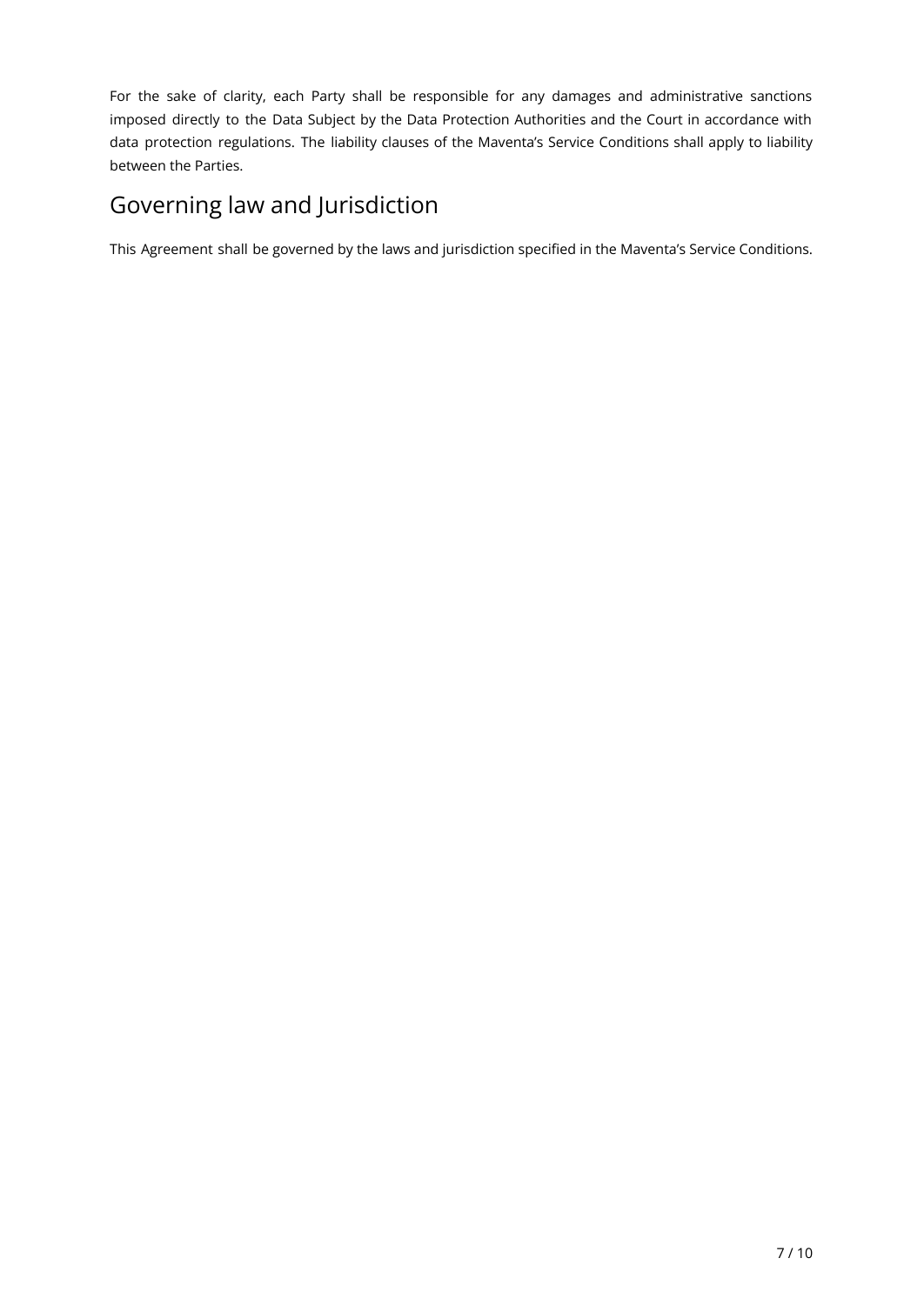#### **A. Categories of Data Subjects and Types of Personal Data Processed**

- 1. Categories of Data Subject's and Personal Data subject to Processing according to this Agreement
	- a. Categories of Data Subjects
		- i. Customer's end users
		- ii. Customer's employees
		- iii. Customer's contact persons
		- iv. Customer's data
	- b. Categories of Personal Data
		- i. Contact information
		- ii. User log information and IP addresses
		- iii. Bank account information
- 2. Types of sensitive Personal Data subject to Processing according to the Agreement

This section is only relevant if the Sub processor shall process Sensitive Personal Data as indicated below on behalf of the Processor as part of the Services Agreement. In order for the Sub processor to process such data on behalf of the Processor, the types of Sensitive Personal Data in question must be specified below by the Processor.

The Processor is also responsible for informing the Sub processor of, and specifying below, any additional types of sensitive Personal Data according to applicable privacy legislation.

| The Sub processor shall on behalf of the Processor,<br>process information regarding:    | <b>Yes</b> | <b>No</b> |
|------------------------------------------------------------------------------------------|------------|-----------|
| racial or ethnic origin, or political, philosophical or religious<br>beliefs,            |            | x         |
| that a person has been suspected of, charged with or<br>convicted of a criminal offence, |            | X         |
| health information,                                                                      |            | X         |
| sexual orientation,                                                                      |            | x         |
| trade union membership                                                                   |            | x         |
| genetic or biometric data                                                                |            | X         |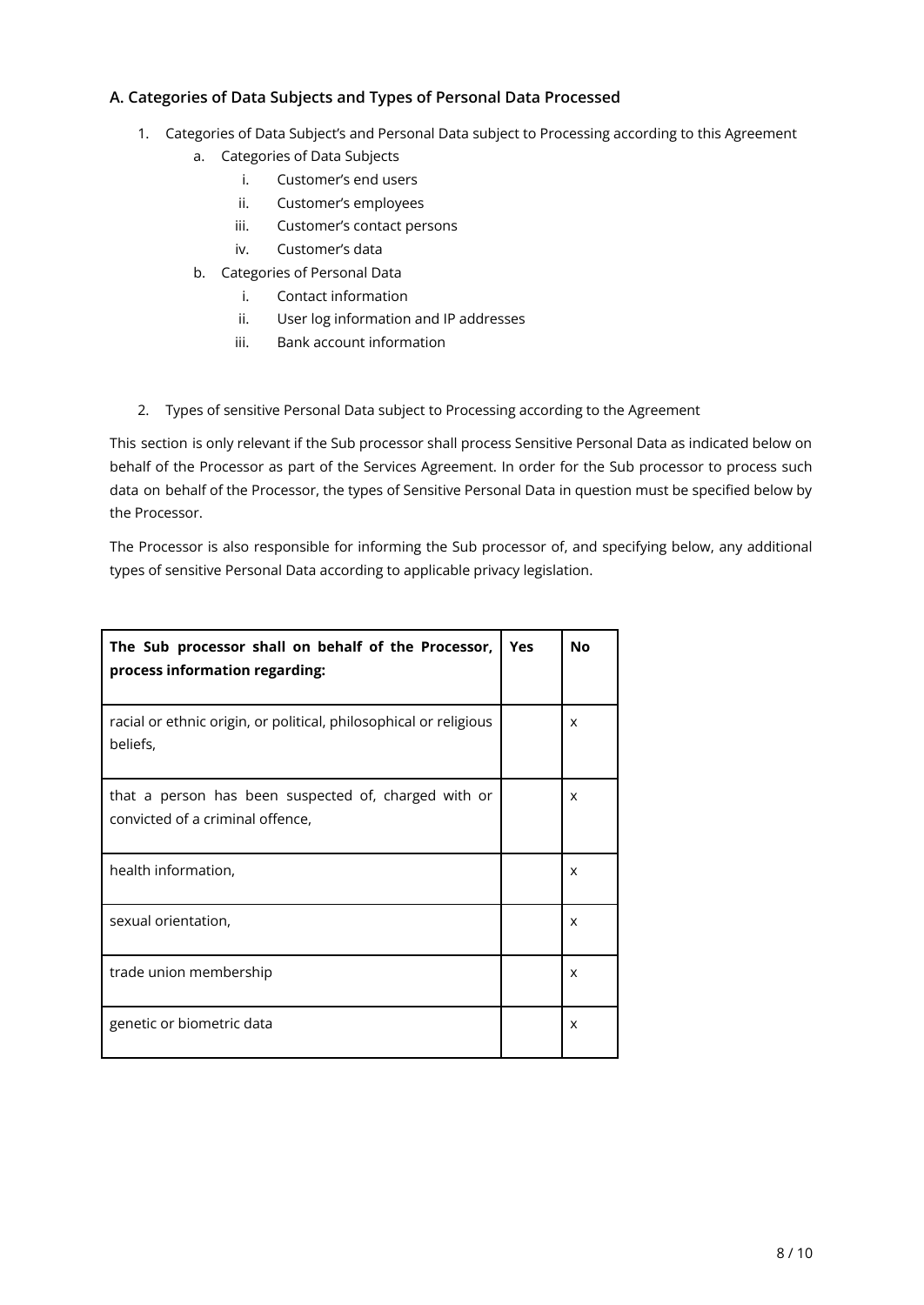#### **B - Overview current subcontractors**

Current subcontractors of Maventa with access to the Controller's Personal Data upon signing this Agreement are listed below (updated 27.1.2022). In the future, an up-to-date list can be found at: <https://vismasolutions.com/tietosuoja/henkilotietojen-kasittely-maventassa> or <https://www.visma.com/trust-centre/product-search/>

| <b>Legal Name</b>               | <b>Purpose</b>                      | <b>Data Processing</b><br><b>Location</b> | <b>Categories of</b><br><b>Data</b>                                               |
|---------------------------------|-------------------------------------|-------------------------------------------|-----------------------------------------------------------------------------------|
| <b>AWS Europe</b>               | <b>Platform Provider</b>            | EU/EEA                                    | <b>Customer Data</b><br><b>Personal Data</b><br><b>Sensitive Personal</b><br>Data |
| Azets AS - CogiDocs             | <b>Scan Provider</b>                | EU/EEA                                    | <b>Customer Data</b><br><b>Personal Data</b>                                      |
| <b>Edigard AS</b>               | <b>Print Provider</b>               | EU/EEA                                    | <b>Customer Data</b><br><b>Personal Data</b>                                      |
| Freshdesk                       | <b>Customer service</b>             | EU/EEA                                    | <b>Customer Data</b><br><b>Personal Data</b>                                      |
| PostEx BV                       | <b>Print Provider</b>               | EU/EEA                                    | <b>Customer Data</b><br><b>Personal Data</b>                                      |
| Strålfors Oy                    | <b>Print Provider</b>               | EU/EEA                                    | <b>Customer Data</b><br><b>Personal Data</b>                                      |
| Visma Connect -<br><b>AWS</b>   | Authentication<br>Provider          | EU/EEA                                    | <b>Customer Data</b><br><b>Personal Data</b>                                      |
| Visma CTO -<br><b>SmartScan</b> | <b>Scan Provider</b>                | EU/EEA                                    | <b>Customer Data</b>                                                              |
| Visma IT &<br>Communications    | Root access as<br>Hosting ENV owner | EU/EEA                                    | <b>Customer Data</b><br><b>Personal Data</b><br><b>Sensitive Personal</b><br>Data |